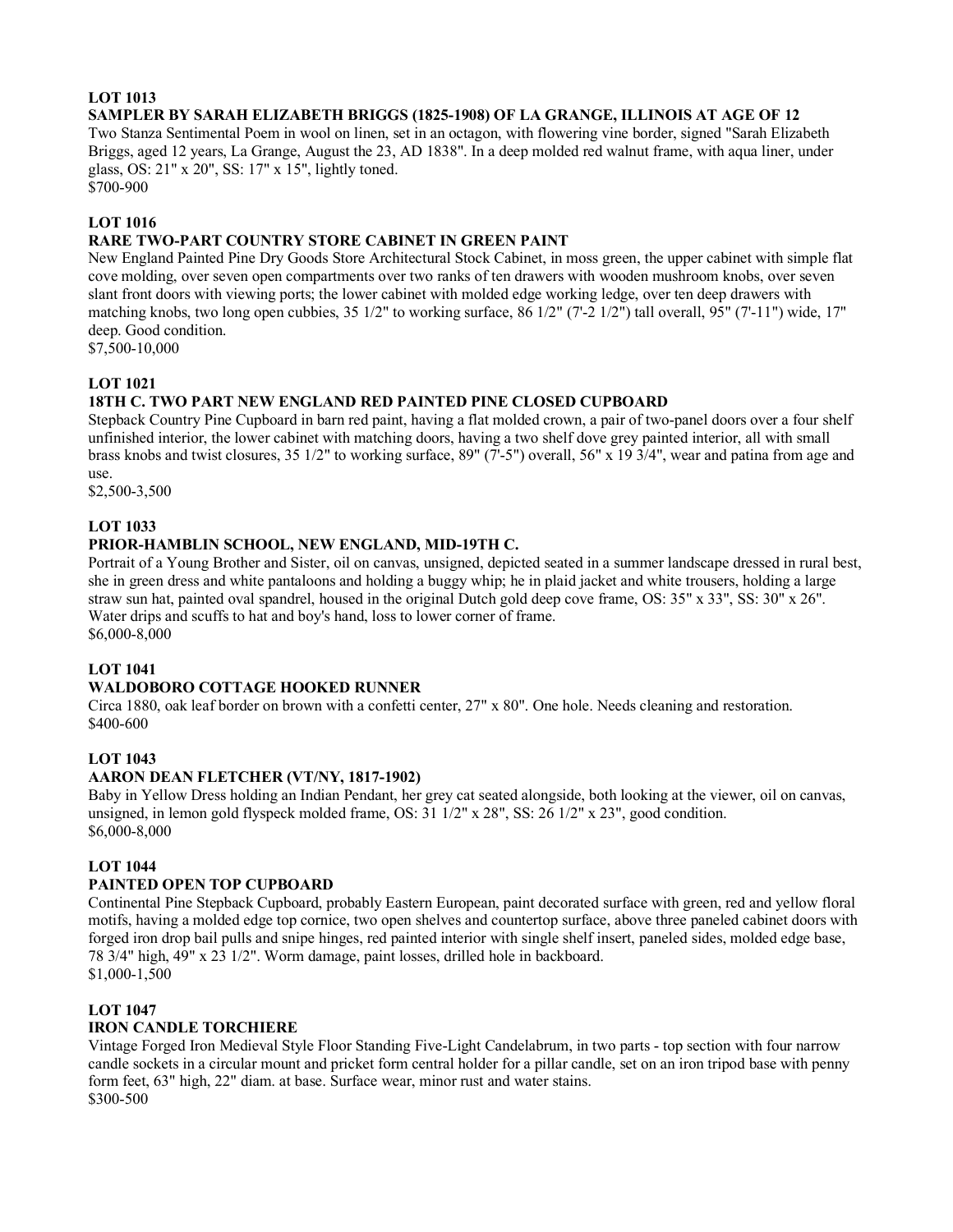#### **LOT 1053 PAIR OF AMERICAN FOLK ART PORTRAITS, CIRCA 1830, IN PERIOD FRAMES, PROBABLY MASSACHUSETTS**

An Elderly Wealthy but Grim Couple, probably Bostonians, oil on mahogany panels, she is depicted wearing a sheer lace trimmed full bonnet, in a black dress with gold and white fringed trim, holding a gilt bound book in her right hand displaying a gold band ring, a gilt trimmed chair visible under her arm; he is in a black coat with gilt buttons, and a vivid green striped lemon yellow waistcoat, tall cravat, his left hand tucked behind one button, housed in the original restored frames, dark brown box with gold molded interior, OS: 32 1/2" x 27", SS: 26" x 20 1/2", both very well restored, having repaired shrinkage cracks.

\$5,000-7,000

#### **LOT 1059**

#### **JOHN SAMUEL BLUNT (NH/MA, 1798-1835), ATTRIBUTED**

Portrait of David Lowell Dearborn of Amesbury, Essex (1800-1884), depicted as a prosperous young businessman in suit with high stock collar and pleated shirtfront, circa 1830, he is holding an expensive cane in his right hand while seated in a red upholstered chair in front of an open landscape with tree and mountain, housed in a replica block corner frame, OS: 35 1/4" x 30 1/4", SS: 29 1/4" x 24 1/4", relined, multiple repairs.

\$3,000-5,000

#### **LOT 1068**

#### **NEW ENGLAND PAINT DECORATED DRESSING TABLE**

Circa 1820s Pine Dressing Stand, with chrome yellow surface, green edging and painted fruit decoration to backsplash and drawer fronts, with scrolled backsplash, two top drawers, case with molded edge top and single long drawer, set on square tapered legs, 41 1/4" high, 32 3/4" x 16 1/2". Paint losses, surface stains and wear. \$800-1,000

#### **LOT 1069**

#### **UNSIGNED AMERICAN FOLK ART FULL LENGTH PORTRAIT OF A GIRL, CIRCA 1840**

Charming Representation of a Young Girl, oil on canvas, with Curly Red Hair and Blue Eyes, wearing a Pink Dress, holding a small basket of fruit, her low waisted dress having darker pink ruffles over blue embroidered knickers, black slippers, unframed, 36 1/4" x 39 1/4", wax lined upper portion, lower edge relined, overall craquelure, retouched. \$2,000-3,000

#### **LOT 1085**

#### **PASTEL PORTRAIT OF A WEALTHY ARISTOCRATIC WOMAN CIRCA 1770, UNSIGNED**

Gold Laden Woman with 1770s 'Beignet' Hair Styling, in a magnificent pleated caramel colored silk evening gown, with laced collar, a branch of leaves in her hand, she is seated in a pale blue painted armchair, pastel on paper, laid to canvas, in later gilt cove frame, under glass, OS: 32 1/4" x 26 1/4", SS: 29 3/4" x 23 3/4", staining and lifting to pastel, cracking to paper. Inscribed verso "Mrs. Alderice".

 $$1,000-1,500$ 

#### **LOT 1099**

#### **PAINT DECORATED LIFT-TOP STAND**

19th c. Country Pine Stand, with grain painted surface, having a hinged top with applied molded edge, opens to a white painted open storage area, apron with painted floral decoration, set on a turned pedestal and shaped X-form base, 28 1/2" high, 18" x 15". Surface wear, paint losses. \$300-500

#### **LOT 1110**

#### **ATTRIBUTED TO WILLIAM ALLEN WALL (MA, 1801-1885)**

"Old Four Corners, Junction of Union and Water Streets, New Bedford, Massachusetts", oil on canvas laid to hardboard, unsigned, in walnut frame with gilt liner, OS: 25" x 36", SS: 21 3/4" x 32 3/4". Cleaned, fine craquelure, speckling to sky. Includes hand-drawn key to identity of people and buildings. \$8,000-12,000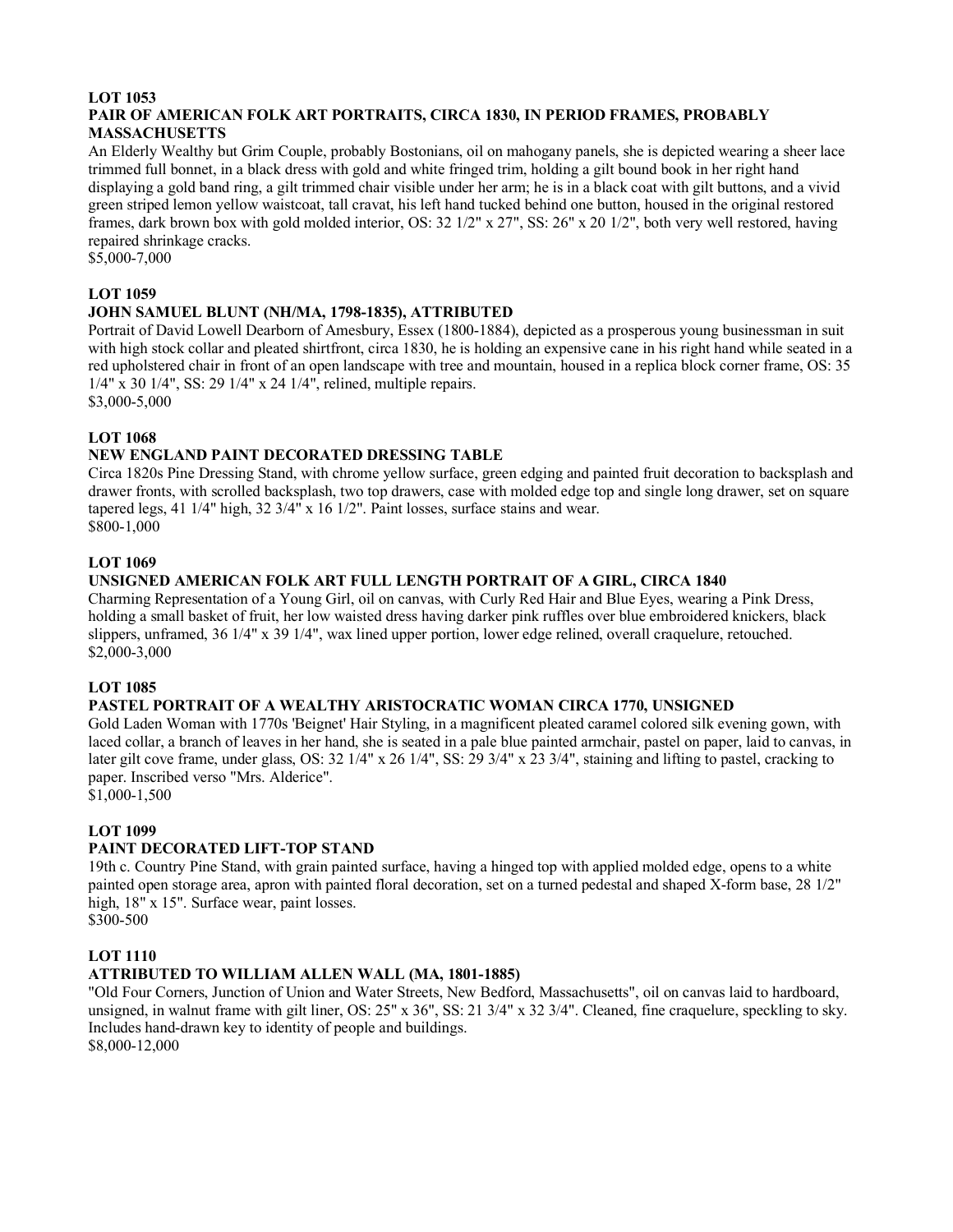# **LOT 1137 SHAKER #6 CHILD'S SIZED ROCKER, ALL ORIGINAL**

Red Stained Maple, retaining the original decal, finish and cloth tape seat (sun faded), 12" seat, 19" arms, 29" back, 16 1/2" x 20". Fine condition.

\$400-600

# **LOT 1149**

# **19TH C. GLIDER HORSE**

Circa 1890 Child's Toy Riding Horse, carved wood in white paint with real horsehair tail, leather ears, leather saddle and harness remnants, suspended by metal rods within red painted wooden floor standing frame, 33" x 39" x 14 1/2". Losses. \$300-400

### **LOT 1163**

#### **DELAWARE VALLEY LADDERBACK ARMCHAIR**

18th c. Rush Seat Armchair, with rush seat, four-slat back, shaped arm rests, bulbous turned front stretcher, and spiked ball feet, 42" high, 23" x 18", 17 1/2" high seat. One cracked back slat, right arm rest detached from post, seat wear. \$1,000-1,500

# **LOT 1165**

#### **PAINTED ROCKING HORSE**

Early 20th c. Wooden Rocking Horse, with painted and stencil decorated surface, set on a red painted base, 20 1/4" high, 35" x 12". Paint losses and surface wear. \$200-300

#### **LOT 1183 HOOKED RUG**

Ca. 1900, having particolored floral scrollwork at center on a cream field, with scaled edge, 31" x 65", damaged with old repairs.

\$300-500

# **LOT 1233**

#### **(10) ASSORTED BASKETS**

Lot of (10) Contemporary Woven Baskets, in wicker, rattan, grass and splint, three with top fixed carry handles and one with side handles, 2" to 13 1/2" high. Good condition. \$200-300

#### **LOT 1264 (4) SPLINT BASKETS**

Group of (4) 19th - Early 20th c. New England Splint Baskets, incl: White painted buttocks basket with fixed handle, 11" high, 10 3/4" x 9 1/2", good condition; Flower gathering basket, with fixed bentwood handle, 9 1/2" high, 14" x 10 1/2", good condition; Round Native American made lidded basket, applied foot, 7" high, 11 1/4" diam., doesn't sit flat; and Large Native American round lidded basket, with small loop side handle, 10 3/4" high, 14" diam., two side areas and one lid edge area of broken splints.

\$200-300

# **LOT 1285**

# **WALDOBORO STYLE HOOKED RUG**

Circa 1880, in tan, blue and pumpkin, featuring crowned hearts and fleur-de-lis, with scroll border, 73" x 38". Old repair, moth loss, stains. Needs cleaning and restoration. \$300-400

#### **LOT 1317**

#### **DOUBLE YARN WINDER**

19th c. Floor Standing Wooden Double Yarn Winder, with two squirrel cage spools, 38 1/4" high, 18 1/2" x 16 1/4". Surface wear.

\$100-200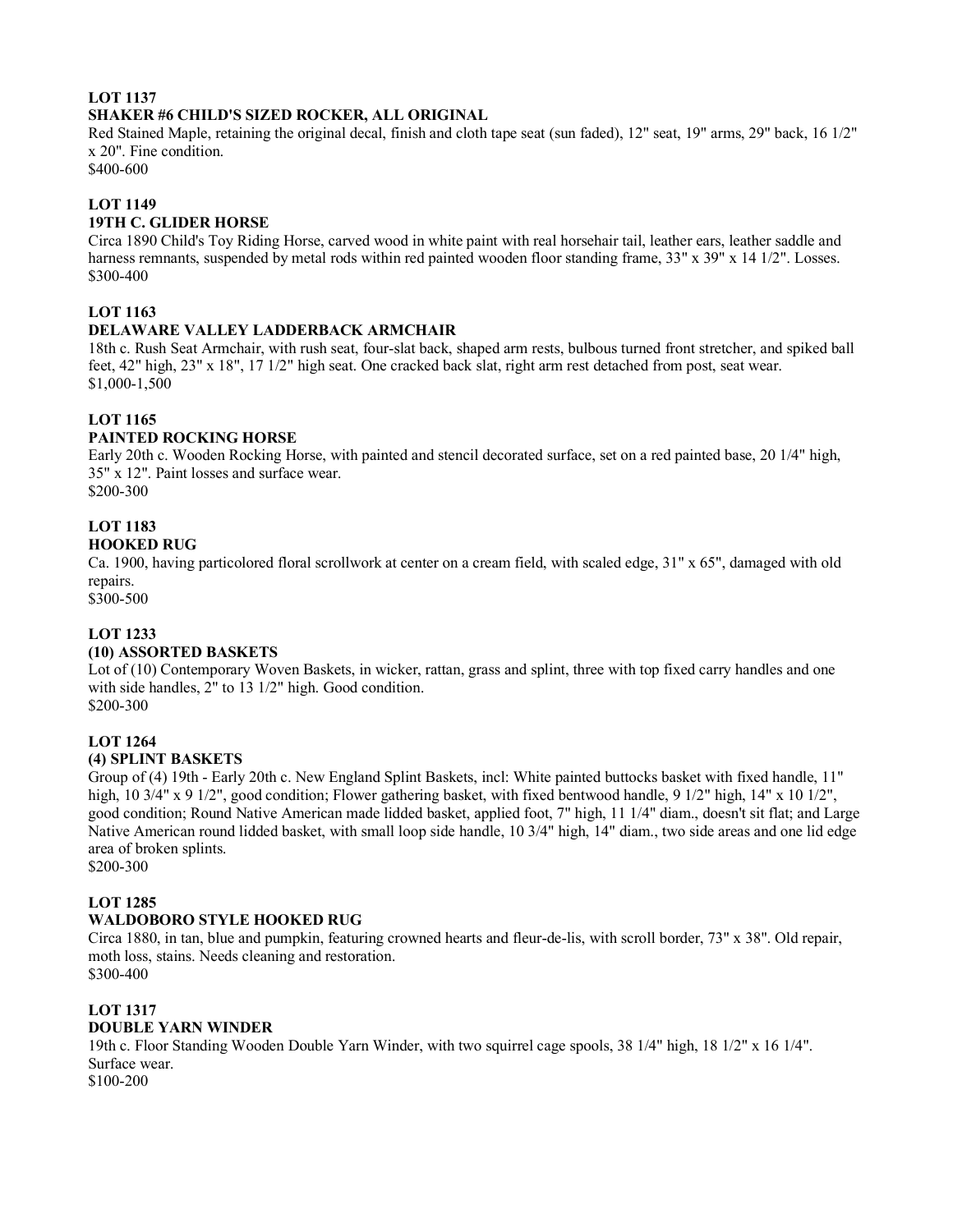# **LOT 1322 COUNTRY DINING ROOM SIZE HOOKED RUG**

Circa 1890, alternating leaf and window pattern in particolor squares with diagonal line grid, 52" x 82". Moth loss, large hole at center, smaller hole. Needs cleaning and restoration.

\$300-400

# **LOT 1331**

# **(2 PCS) ARTISAN SIGNED GREENFIELD VILLAGE POTTERY REDWARE**

Lot of (2) Signed Michigan Art Redware Pottery Pieces, incl: Barb Todd signed plate with wavy line slip decoration, coggled rim, stamped 'H-34', 9 1/4" diam.; and Oval bowl by Vey Valentine, signed and dated '83, slip decoration and coggled rim, base stamped 'H114', 3" high, 17 1/4" x 12 1/2". Good condition. \$200-300

# **LOT 2010**

# **19TH C. PORTRAIT OF SHIP "NORFOLK"**

Broadside Portrait of US Sailing Ship "Norfolk" departing Boston, passing a second American Ship coming in, oil on canvas, unsigned, very well painted, housed in a modern bright watergilt cove frame, OS: 28" x 39 1/2", SS: 23" x 36 1/2", cleaned and revarnished, two repaired punctures: one in sky, the other in the foremast mid-sail. Early note on back reads "Ship 'Suffolk' owned by John H. Pearson" and an early obituary clipped from a newspaper for Charles Loving Pearson \$3,000-5,000

#### **LOT 2012**

#### **R. MCKINVEN (DATES UNKNOWN)**

Naive Portrait of an Onrushing Three Mast Sailing Ship Passing Lighthouse, steam pilot boat behind, oil on canvas, signed lower right, circa 1880, in the original lemon gold molded frame, OS: 22" x 34", SS: 17" x 29", repaired puncture lower center.

\$2,000-3,000

#### **LOT 2014**

#### **GEORGE WAINWRIGHT HARVEY (MA/NETHERLANDS, 1855-1930)**

Schooner in Frothy Shallows, watercolor on paper, signed lower right, dated '86, in black bullnose frame with gold liner, under old glass, OS: 28" x 21", SS: 26" x 19", good condition. \$800-1,000

#### **LOT 2017**

# **SALOM & CO. ENGLISH STICK BAROMETER**

Victorian Oak Cased Barometer by Salom & Co., London & Edinburgh, mid-19th c., with fancy shaped top, ceramic register behind glass, throat mounted thermometer, round oak covered cistern, 42" high, 8 1/8" x 2 1/2". Good condition. \$2,000-3,000

#### **LOT 2026**

#### **WILLIAM HENRY PLUMMER (VA/MA, 1838/9-1935)**

Iced Over Freighter Bearing for Port, watercolor and gouache on paper, signed lower left, in bright gilt cove frame, matted and glazed, OS: 15  $1/2$ " x 23", SS: 9  $1/4$ " x 7  $1/4$ ", small spots in sky upper left. \$700-900

#### **LOT 2030**

#### **STICK BAROMETER BY WM. BARBER, HARTFORD, CONN.**

19th c. Mahogany Cased Barometer, with glass fronted canted register, throat mounted thermometer, round wooden cistern cover at base, 37" high, 4 3/4" x 3". Missing adjustment and leveling knobs. \$2,000-3,000

#### **LOT 2031**

#### **JAMES EDWARD BUTTERSWORTH (NJ/NY/UK, 1817-1894)**

Sidewheeler Steam Ship, appears to be flying the Russian Imperial Navy ensign, flanked by American sailing ships, oil on panel, unsigned, in gold gesso matched corner frame with name tag, OS: 13" x 15", SS: 7 1/2" x 9 1/2". \$10,000-20,000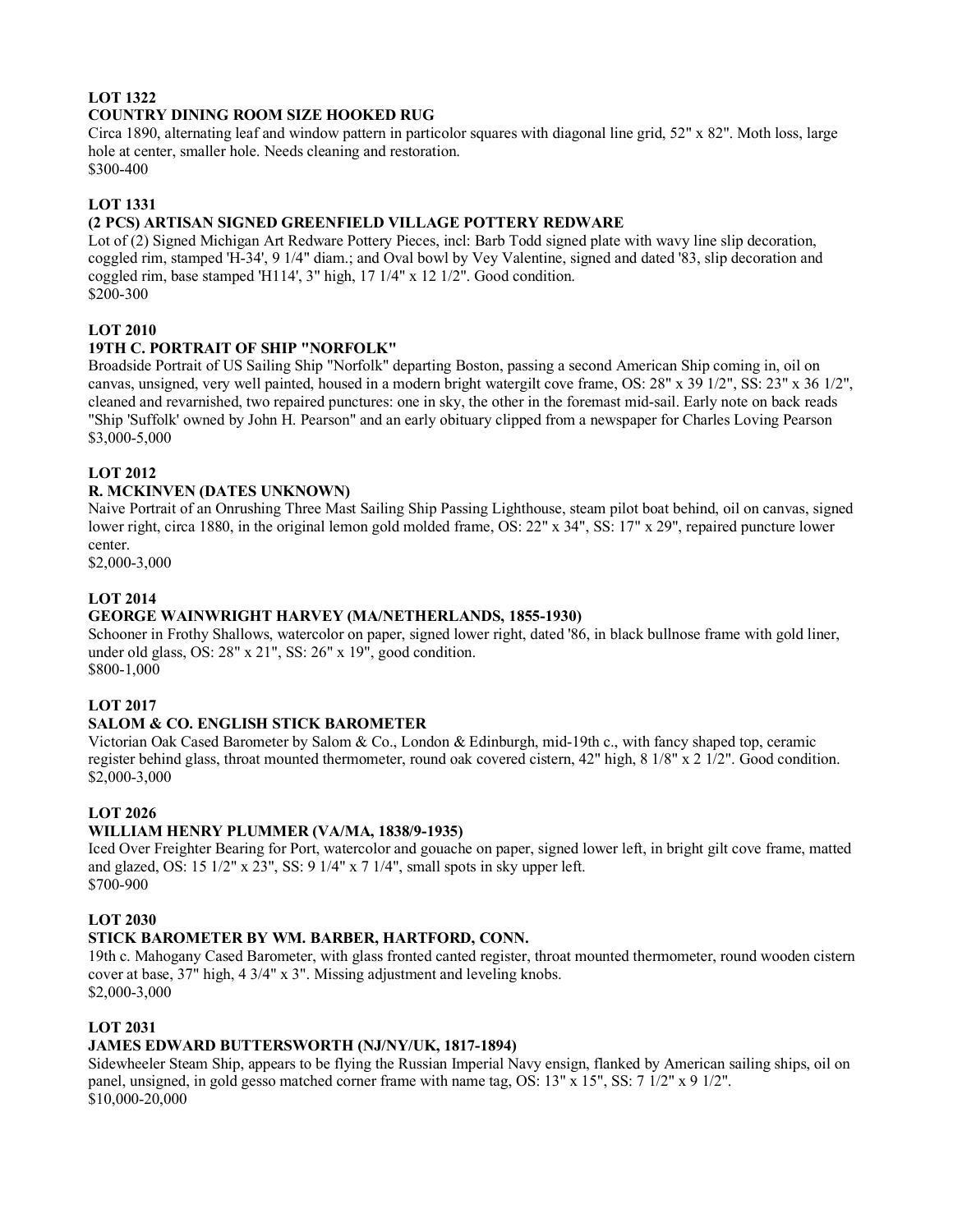# **LOT 2032 CAMPHORWOOD TRUNK**

Chinese Export Trunk, 20th c., with brass side handles and engraved brass front latch, exposed dovetailed construction, 17 1/4" high, 23 3/4" x 19". Minor surface wear. \$500-700

#### **LOT 2033**

#### **EARLY 18TH C. MONUMENTAL OIL PAINTING OF AN HISTORIC NAVAL ENGAGEMENT, ARTIST UNKNOWN**

Action Packed Depiction of a late 17th c. Naval Engagement, depicting nine ships nearing the end of a fight, the ship at center is dis-masted, on fire, men are abandoning themselves to the sea, several small boats gather around to rescue them, storm clouds approach from the right, in vintage water gilt deep molded frame, SS: 30 1/2" x 51 1/2", OS: 37" x 58". Cleaned, relined, some scuffs. From Private Collection, Harpswell, ME. \$10,000-12,000

#### **LOT 2041**

# **MONUMENTAL 19TH C. PAINTING OF A SHIPWRECK**

American Sailing Ship Being Driven Ashore in Raging Seas, her crew desperately scaling the mast ladders to try to furl the tattered sails before foundering; oil on canvas, initialed lower left "EB" and dated '90. Housed in a modern gold cove beaded frame with linen liner, OS: 34 1/2' x 54 1/2', SS: 19 1/2" x 48 1/2", minor spots of flaking, light stretcher impressions.

\$2,000-3,000

#### **LOT 2045**

# **WALL MOUNTED CASED SCIENTIFIC BAROMETER BY C. PLATH, HAMBURG, GERMANY**

Rare 19th c. Barometer by precision instrument maker C. Plath of Hamburg, Germany, with wall mounted wooden panel and iron swivel brackets, in a hinged mahogany case with front glass panel and lock (with key), tube enclosed in mahogany enclosure, silvered metal scales, vernier, magnifier with rack and pinion adjustment, and centigrade thermometer are mounted on enclosure exterior wall, Barometer: 43" high, 4 3/4" x 5 1/2", wall mounted panel: 57" x 7 3/4", overall depth (with mountings): 11 1/2". Surface wear to scales.

\$3,000-5,000

# **LOT 2049**

#### **DAVID CLAYPOOLE JOHNSTON (PA/MA, 1799-1865)**

"Ship in Storm", watercolor on paper, unsigned, artist identified, and title noted on Hirschl & Adler Galleries of New York label verso, housed in a gilt cove frame with blue French-ruled mat, glazed, OS: 13" x 15 1/2", SS: 6" x 8 1/2". Good condition, minor frame loss. From the Estate of Albert P Neilson \$2,000-3,000

#### **LOT 2050**

#### **LATE 19TH C. FOLK ART PAINTED WOOD USN CANNON**

Wooden Barrel with "USN" engraved, painted black and having an oil cloth covering to the end, on a white painted naval carriage in white paint having red and gold pinstriped edges, black painted cross frame and wheel, hand-forged iron fittings, 34" long barrel, 19" x 41" x 17" overall with barrel leveled. Paint loss, wear to oilcloth cap, nothing to keep barrel elevated. \$600-800

#### **LOT 2054**

#### **OIL PAINTING OF PADDLEWHEELER "DEWITT CLINTON"**

Broadside Portrait with colorful sky, figures on deck, unsigned, stamped "American Art Association" on back of canvas, housed in a lemon gold cove frame, OS: 15 3/4" x 39 1/2", SS: 11 3/4' x 35 1/2", cleaned and revarnished, light craquelure. \$2,000-3,000

#### **LOT 2056**

#### **SMALL CASED MODEL OF A SHIP ON STAND**

HMS "Sovereign of the Seas", 17th c. First Rate Ship of the Line, 100 Guns, later known just as "Sovereign", built by Peter Pett, later Commissioner of the Navy, launched at Woolwich Oct 13, 1637. Extravagance of design was part of the crisis that brought down Charles I and the English Civil War. In bowed side plexi case with mahogany frame, model is 31" tall, 34" long, top lifts off, 69" x 40" x 13". Overall, very good condition. \$2,000-3,000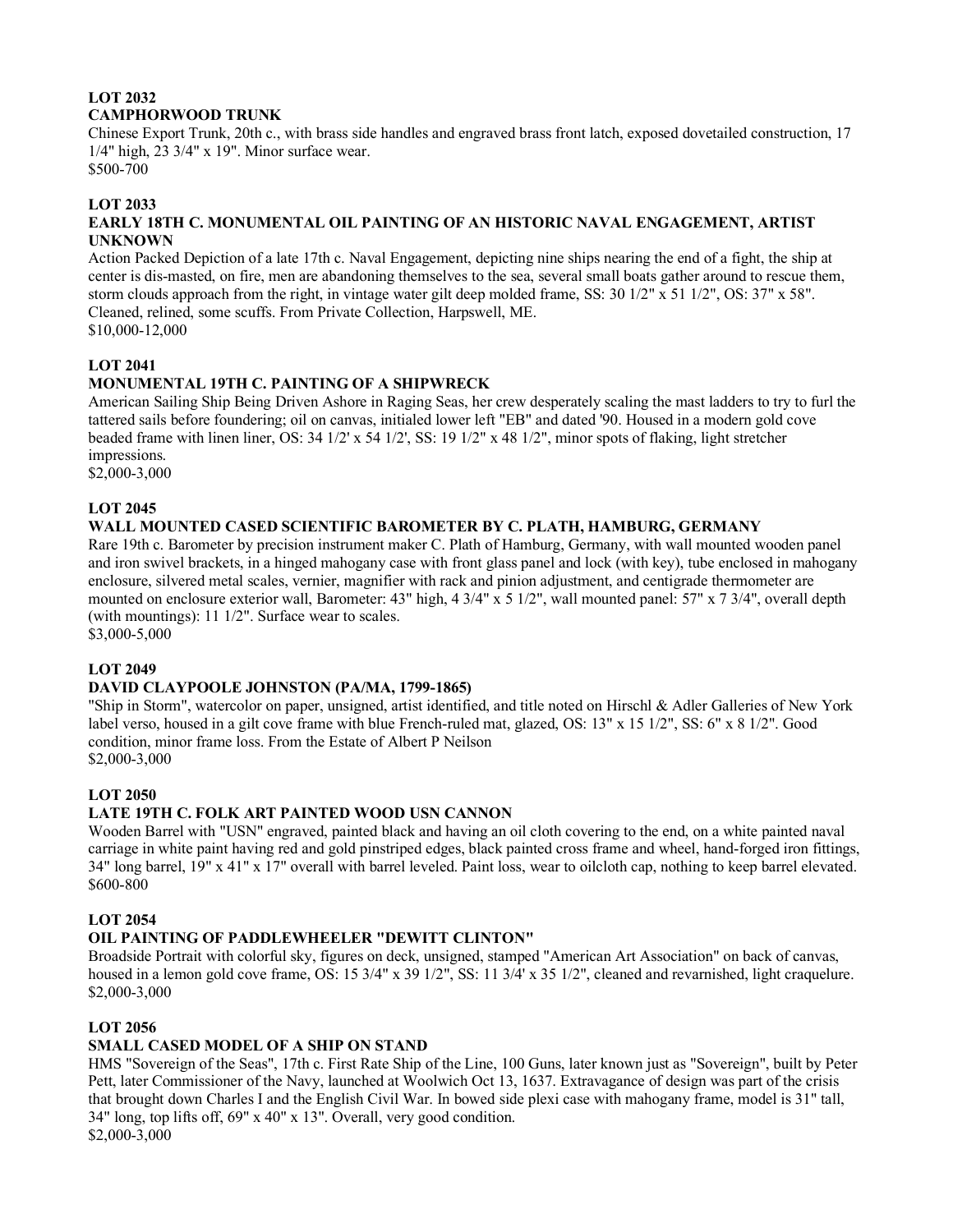#### **LOT 2059**

#### **WESLEY ELBRIDGE WEBBER (MA/CA/ME, 1841-1914)**

Iced Over Sail/Steam Freighter Escorted into Boston Harbor, skyline behind, oil on canvas, signed lower right, ca. 1900, in later large gilt cove gilt frame, OS: 32 1/4" x 42 1/4", SS: 25 1/2" x 35 1/2", good condition. \$2,000-3,000

#### **LOT 2070**

#### **NAIVE PORTRAIT OF US NAVY STEAM/SAIL SHIP IN WINTER, CIRCA 1850**

USS "Kearsarge" with all Sails Furled, being driven in winter storm, Thacher Island Twin Lights of Cape Ann, MA, behind, departing Rockport, oil on canvas, signed lower right "M. Aoronia", ship identified below, in red walnut frame with etched gilt liner, OS: 24 1/2" x 28 1/2", SS: 21 1/2" x 25 1/2", needs cleaning. \$2,000-3,000

#### **LOT 2073**

#### **GEORGE III STICK BAROMETER BY ADIE, EDINBURGH**

Circa 1810 British Mahogany Barometer, by Alexander Adie (1774-1858) of Edinburgh, curved top with engraved brass register, exposed mercury tube, wood covered cistern, 34 3/4" high, 1 3/4" x 2". Good condition. \$1,000-2,000

#### **LOT 2076**

#### **MAHOGANY STICK BAROMETER**

19th c. Barometer, with molded edge stepped top, open split register, exposed mercury tube, wood covered cistern with hinged lid, unmarked, 37 1/2" high, 6 5/8" x 1 3/4". Good condition. \$800-1,200

#### **LOT 2077**

#### **RARE WHALING PRINT BY BENJAMIN RUSSELL (MA, 1804-1885)**

"Right Whaling in the Behring Sea and It's Varieties", 1897, hand colored lithograph after the painting by Russell, text across bottom of lithograph reads "Copyrighted 1871 by Benjamin Russell./ CAPE EAST./ SHIP ABANDONED, CRUSHED IN THE ICE./ TOWING BLASTED WHALE TO SHIP./ TRYING OUT AT ANCHOR./ BLUBBER LOGGED./ BOW HEAD WHALE PURSUED./ THE DIAMEDES./ FAIRWAY ROCKS./ FULL SHIP ROUND HOME./ BOAT IN FULL CHASE./ SHIPS TRYING OUT IN THE ARCTIC./ LANCING A BOW HEAD./ TAKING IN HEAD WITH WHALEBONE./ Copyrighted 1897 by H. S. Hutchinson & Co. New Bedford, Mass./ CAPE PRINCE OF WHALES./ SHIP BOILING HER LAST WHALE./ WALRUS ON THE ICE./ RIGHT WHALING IN BEHRING STRAITS AND ARCTIC OCEAN WITH ITS VARIETIES./ FROM AN ORIGINAL DRAWING BY BENJAMIN RUSSELL, NEW BEDFORD, MASS." In mahogany molded cove frame with ebonized bands, white liner, matted and glazed, OS: 24" x 39 1/2", SS: 17" x 34". Toned, foxed. \$800-1,200

#### **LOT 2082**

#### **NEOPOLITAN PORTRAIT OF AN AMERICAN SAILING SHIP, CIRCA 1870**

Three-masted sailing ship depicted in harbor, moored, all sails down, gouache on cardstock, unsigned, in black and gilt original frame, OS: 11 3/4" x 13 3/4", SS:  $6$  1/4" x  $8$  1/4", painting is fine, frame loss. \$500-700

#### **LOT 2096**

#### **THOMAS MORAN (PA/CA, 1837-1926)**

Couple on Precipice Above Home in Mountain Valley, oil on canvas laid to masonite, unsigned (note verso indicates the lower 2" of canvas was removed because of water damage), unframed, S.S. 14x18," cleaned. \$12,000-18,000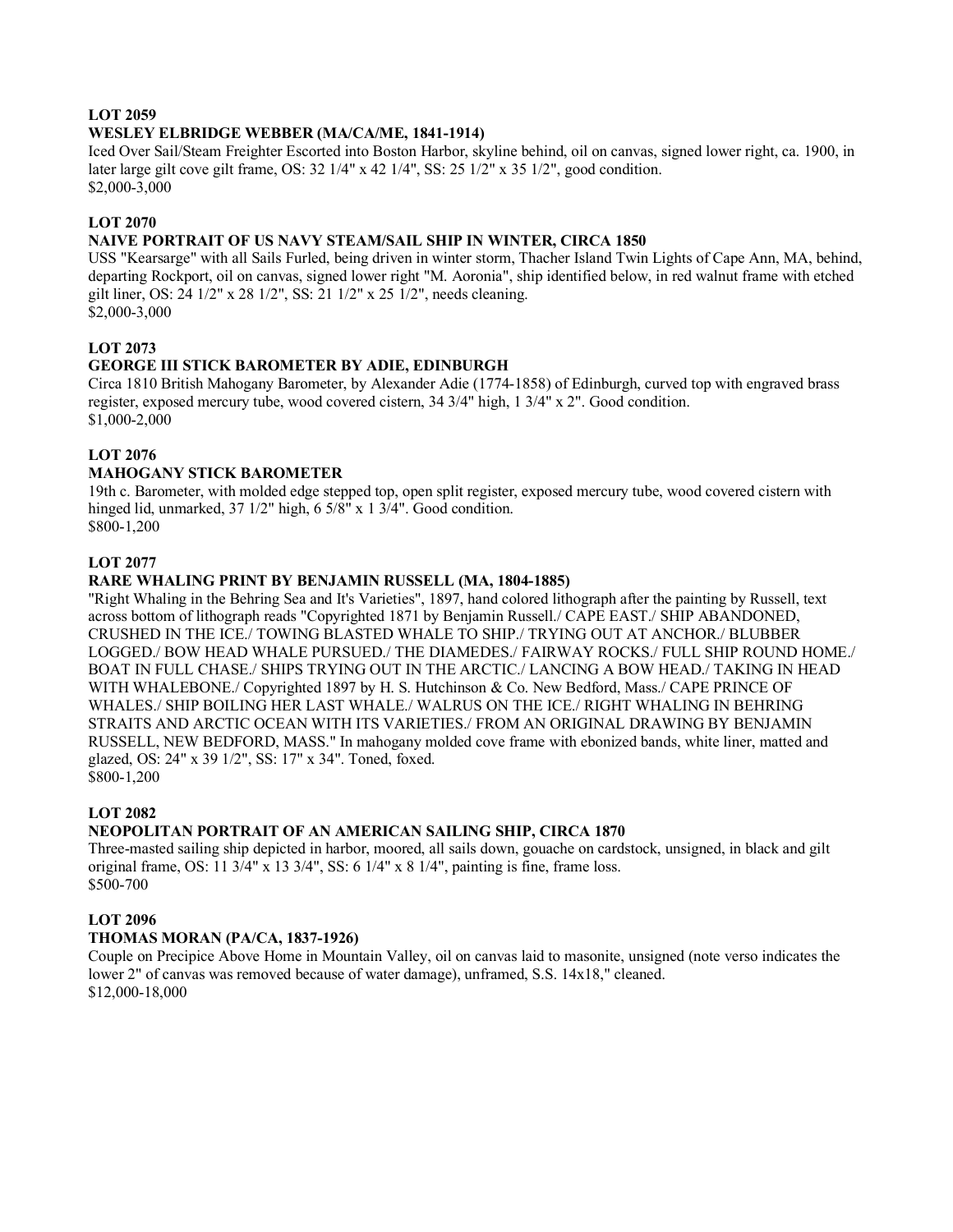#### **LOT 2102 ROBERT SWAIN GIFFORD (NY/MA, 1840-1905)**

"Grand Manan", oil on academy board, signed lower right and dated 1862, depicting a Brigantine being driven on towards the rocky coast by a storm, backstamped by Vose Galleries of Boston, with two notes verso that read "Painting of ship by R. Swain Gifford to Grace Dana --- (Forbes)" and "Picture by R. Swain Gifford given as a wedding gift to Eliza N. Dana by (P)itts Morgan in 1862. It was painted to---- at the time of his ----". Housed in the original ornate gilt gesso matched corner deep cove frame, OS: 15" x 21", SS: 8" x 14". Good condition, minor frame loss. From the Estate of Albert P Neilson \$10,000-15,000

# **LOT 2105**

# **18TH C. BRASS CANDLESTICK**

Mid-18th c. English Candlestick, with square cut-corner base, knopped stem, 7 1/2" high, 4" sq. Rim dent, surface wear. \$300-400

# **LOT 2107**

#### **AMERICAN LUMINIST PAINTING INITIALED 'JFK 1857', POSSIBLY JOHN FREDERICK KENSETT (NY/CT, 1816-1872)**

View of a Harbor with a Military Fort on a Distant Point, resembling Fort Ticonderoga on Lake Champlain in Upstate New York, the large tents would be a pre-Civil War addition, the figure in the foreground looking toward the fort would be on the water's edge of Mount Defiance, oil on canvas, initialed and dated lower right, possibly John Frederick Kensett, in replica gold cove frame, OS: 19 3/4" x 24 3/4", SS: 12 1/2" x 17 1/2", good condition. \$10,000-20,000

# **LOT 2111**

# **18TH C. CHERRY CASED TALL CLOCK**

Chippendale tall clock in cherry with boxwood and ebony stringing, the split scrolled bonnet featuring inlaid sunburst, centered on a flame finial, having a tombstone door flanked by bowed Doric columns, cabbage rose painted iron dial with a partly concealed pheasant, brass 8-day time & strike, seconds and date bits, quarter column corners to middle and lower case, molded panel door matched below, applied bead molding (some missing), resting on French feet, including the original weights, pendulum, replaced crank. 100" tall (8'-10" tall) x 34" x 66", scuffs. \$3,000-4,000

# **LOT 2112**

# **KUBA RUG (3'10" X 6'9")**

Kuba rug, Northeast Caucasus, early 20th Century. Hexagonal lattice around panels each with a church flanked by two horses, in midnight blue, aubergine, gold and ivory, on the brick field with stylized flowerhead border. Minor wear to pile, evidence of salvage and some minor end loss. For an example of this rare design, see Skinner, Apr. 29th, 2000, lot 164. From the Estate of Frank Cowan.

\$1,500-2,000

# **LOT 2113**

# **IN THE MANNER OF MARY BLOOD MELLEN (MA, 1817-1882)**

Skiff and Cat Boat off Short Beach, oil on canvas, unsigned, in Victorian gilt gesso frame, OS: 16" x 21 1/4", SS: 9 3/4" x 15". Fine craquelure. From the Estate of Albert P Neilson \$7,000-9,000

# **LOT 2117**

#### **EDWARD WILLARD NICHOLS (NY/CT/NH, 1819-1871)**

New England Valley Farm in Autumn, oil on canvas, laid to board, signed lower left and dated 1856, in vintage gilt gesso frame, OS: 13 3/4" x 19 3/4", SS: 8 3/4" x 14 3/4", cleaned. \$5,000-7,000

# **LOT 2118**

# **18TH C. QUEEN ANNE TILT TOP TEA TABLE IN CHERRY**

New England Large Dished Tilt Top mounted on birdcage swivel, sturdy ring and urn turned column, well-proportioned tripod base with arched legs ending in pad snake foot, 27 3/4" tall x 37 1/2" diam. Damage to finish on top, shrinkage crack. \$800-1,200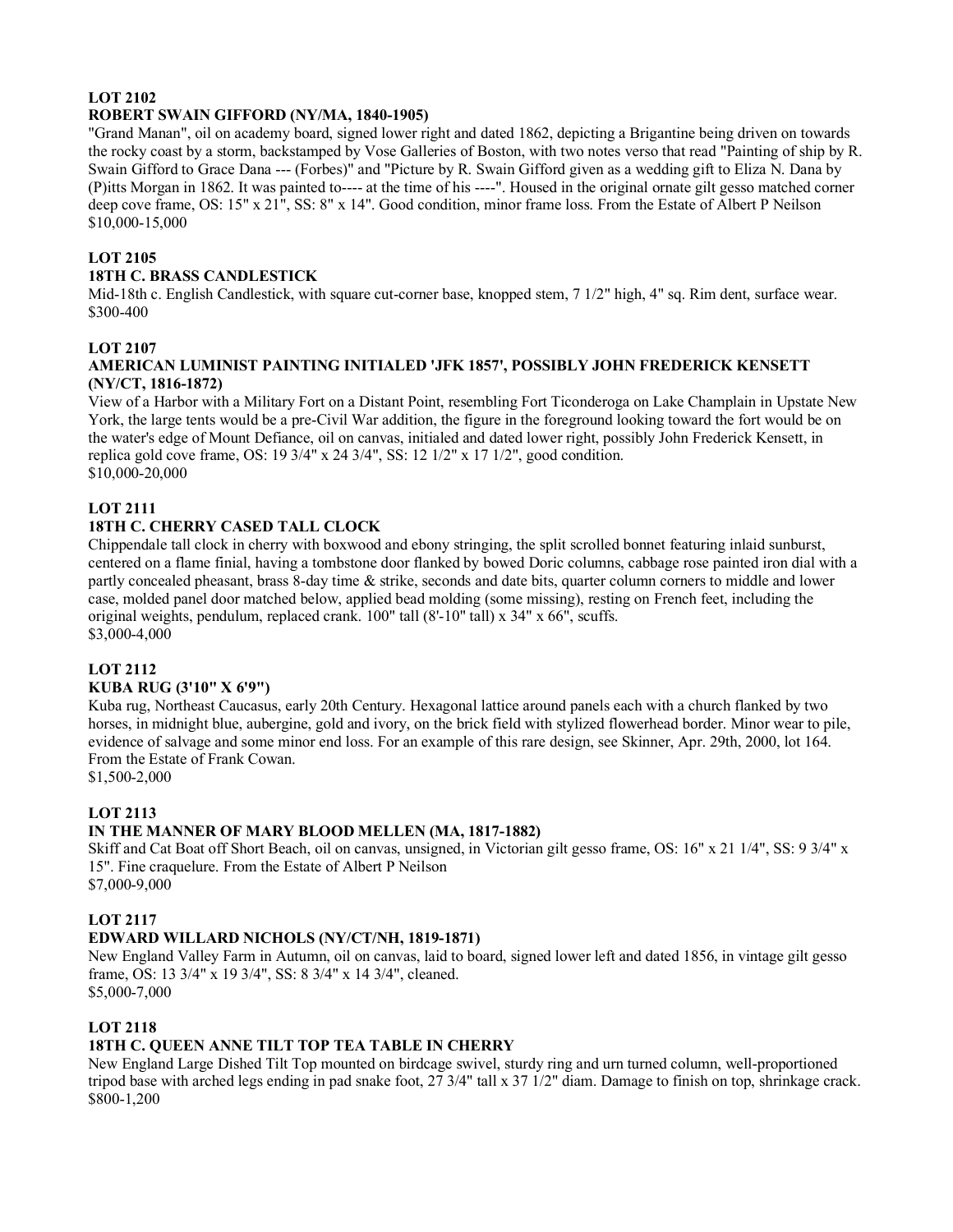#### **LOT 2125 KAZAK RUG (3'10" X 6'3")**

Kazak rug, Southwest Caucasus, late 19th c. Three diamond medallions in brick red, royal and sky blue, blue-green, ivory and gold on the brick field with ivory "dragon's tooth" border. Some salvage loss, crease damage, and a gouge on one side. From the Estate of Frank Cowan.

\$1,200-1,500

# **LOT 2126**

# **CHARLES WEBSTER HAWTHORNE (NY/MA, 1872-1930)**

Still Life with Cavalier Portrait, White Pottery and Wine Bottle, oil on canvas, signed upper left, in belle epoch carved dutch gold frame, OS: 30 3/4" x 35 3/4", SS: 24" x 29", overall craquelure, impression upper left. \$5,000-7,000

# **LOT 2132**

# **E. TERRY & SONS PILLAR AND SCROLL CLOCK**

Circa 1825 Mahogany Cased Shelf Clock by E. Terry & Sons, Plymouth, CT, 8-day time and strike brass movement (with pendulum and keys), scroll top case, three brass urn form finials, turned columns, ivory case lock escutcheon (no key), painted wooden dial with Roman numerals, reverse painted and gilded glass tablet with country house scene, with original interior paper label (toned, but intact), 30" high, 17 1/2" x 4 1/2". Dial and tablet paint losses, burned area to center base edge, not observed running.

\$800-1,000

# **LOT 2135**

#### **SHIRVAN RUG (3'9" X 5'2")**

Shirvan rug, East Caucasus, early 20th c. Staggered octagons inset with deer and diamonds in tan-gold, aubergine, pumpkin, camel, red and blue-green, on the abrashed royal blue field, gold meander border. Areas of wear, edge loss, aubergine corrosion and creases. From the Estate of Frank Cowan. \$1,200-1,500

# **LOT 2136**

#### **WILLIAM SHERIDAN YOUNG (OH/IL/GERMANY, 1836-1878)**

"The Tempest, Act 1st, Sc 2nd, 1876", Miranda watches as Prospero arches over the shipwreck in the violent storm, large format oil on canvas, signed lower right and dated 1876; titled, signed and dated verso, in gold painted cove frame, OS: 36" x 56", SS: 30" x 50", repaired puncture, along with several subsequent punctures, abraded spots and scuffs. \$2,000-3,000

# **LOT 2140**

#### **KAZAK RUG (4'5" X 5'6")**

Kazak rug, Southwest Caucasus, late 19th c. Three stepped hexagonal medallions inset by star motifs and flanked by various geometric symbols, in sky and midnight blue, red gold and ivory with sky blue serpent's head border. Even wear with some salvage loss. From the Estate of Frank Cowan.

\$1,200-1,500

#### **LOT 2141**

#### **LARGE WESTERN LANDSCAPE WITH FIGURES, CIRCA 1880**

Tonalist View of Deep Valley, viewed from a promontory, in the original gold gesso cove frame, OS: 41" x 51", SS: 29" x 39", small, chafed area in sky on left.

\$2,000-3,000

# **LOT 2143**

# **BARTHOLOMEW BRACKET CLOCK, CIRCA 1830**

Mahogany Clock by E&GW Bartholomew of Bristol, Conn., retaining all the original labels inside, having gold on black stenciled frieze and split columns, booked diagonal veneer on the door, with a mirror below, painted wood dial, 8-day time and strike works, original weights, pendulum and crank, 34" x 18" x 5". Good condition, not observed running. \$600-800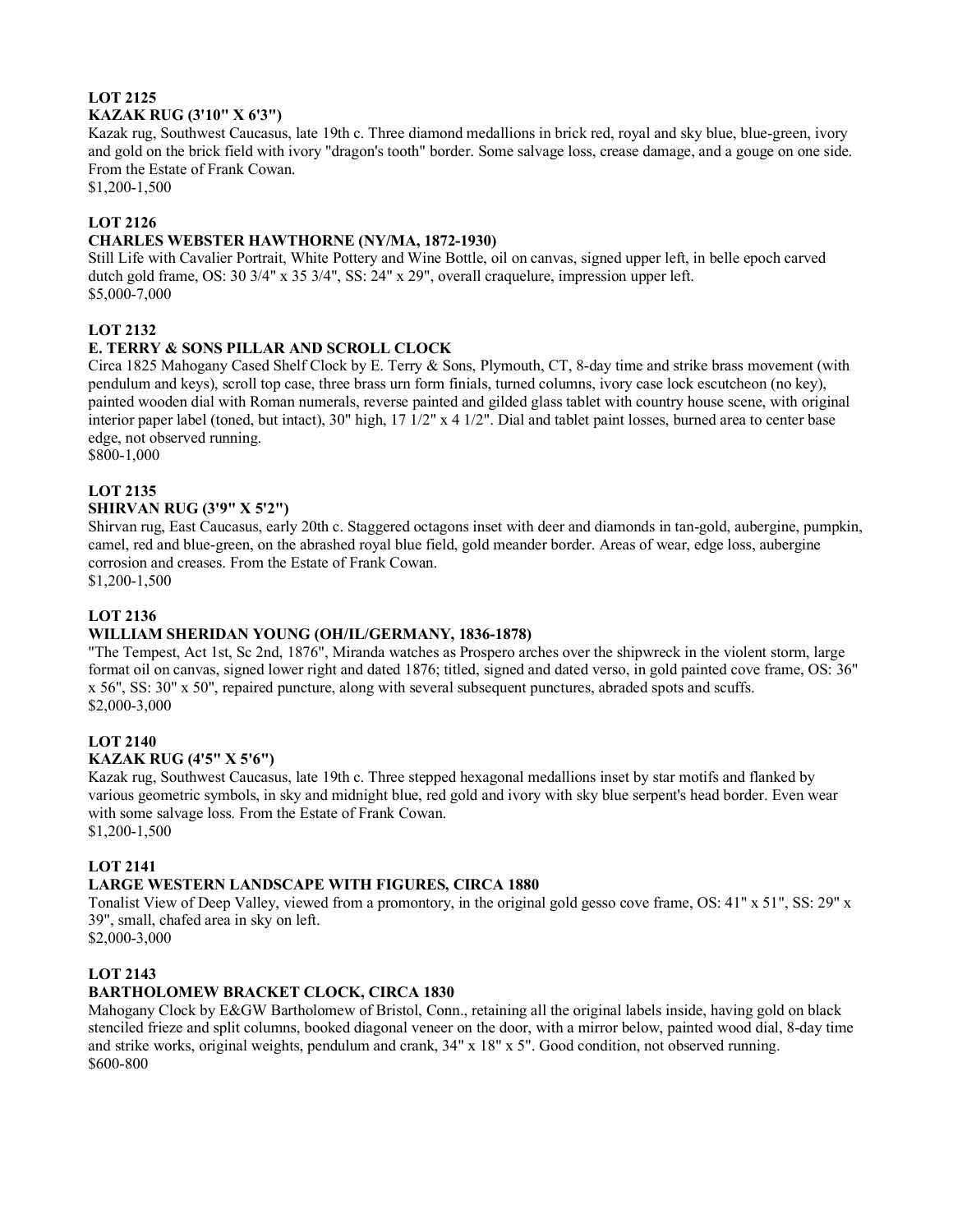# **LOT 2145 ATTRIBUTED TO WILLIAM KEITH (NY, 1823-1894)**

The White Mountains, oil on canvas, laid to masonite, unsigned, in what is probably the original deep cove gold gesso frame, OS: 37" x 49", SS: 27" x 39". Cleaned and retouched. \$2,000-3,000

# **LOT 2147**

#### **KAZAK RUG (4'3" X 7'3")**

Kazak rug, Southwest Caucasus, early 20th c. Four quatrefoil medallions in tan, gold, blue-green and midnight blue on the red field with midnight blue crab border. Tears on one side and end. From the Estate of Frank Cowan. \$800-1,200

#### **LOT 2148**

# **PENNSYLVANIA COUNTRY TALL CASE CLOCK IN CHERRY**

With English works by Matthew Kirkup, Newcastle-on-Tyne, circa 1810. Signed on the painted dial, the case with a molded flat top, tombstone door over painted iron dial of flowers and geometrics in salmon and gold. Brass works, seconds sweep, date bit, flanked by simple columns, lower case with canted quarter columns, bracket base. Includes original weights, pendulum, crank and key, 76 1/2" (7'-4 1/2") tall, 21" x 10", not observed running. \$1,500-2,500

#### **LOT 2149**

#### **FRANK HENRY SHAPLEIGH (NH/ME, 1842-1906)**

Old Lumber Mill Run, oil on linen, the building with gate to right, overflow run to left, viewed from the downstream side with a man and ox team dragging fresh cut forward, signed lower right and dated '68, housed in a later gold cove frame, OS: 14 3/4" x 22 3/4", SS: 11 1/2" x 19 1/2". Tiny fleck lower left. \$2,000-3,000

# **LOT 2151**

#### **MAHOGANY PEMBROKE TABLE**

Hepplewhite Drop-Leaf Table, having a single drawer with brass escutcheon, cross-stretcher, set on square tapered legs, 28 3/4" high, 19 3/4" x 30", 9 1/2" leaves. Top surface stained and sun faded; cross stretcher crack; missing drawer pulls. \$800-1,000

#### **LOT 2152**

#### **WILSON H. BARRETT (20TH C. CONN.)**

Connecticut Harbor with a Canopy of Gulls, oil on canvas, signed lower right and dated 1935, in a deep cove Dutch gold painted frame, OS: 22" x 43", SS: 18" x 38". Cleaned and retouched, fine crazing. \$1,500-1,800

#### **LOT 2168**

#### **TABRIZ SILK RUG (3'3" x 5')**

Tabriz silk rug, Northwest Persia. Brick red lobed center medallion surrounded by flowering vines, palmettes and birds in brick, midnight, and sky blue, and rose on the tan-ivory field with brick palmette border. Good pile with some dye runs. \$800-1,200

#### **LOT 2177**

#### **(SET OF 6) CUSTOM EMPIRE STYLE DINING CHAIRS**

Mahogany Sabre Leg Side Chairs only, with maroon velvet slip seats, 17 1/2" seat, 28 1/2" back, 22" x 20", good condition. \$400-600

#### **LOT 2182**

#### **ANATOLIAN KELIM (4'6" X 10'8")**

Anatolian Kelim. Three columns of thirteen hooked diamonds in gold, rust, navy, rose and brown on the tan field with brown polygon border. Overall good condition. \$800-1,200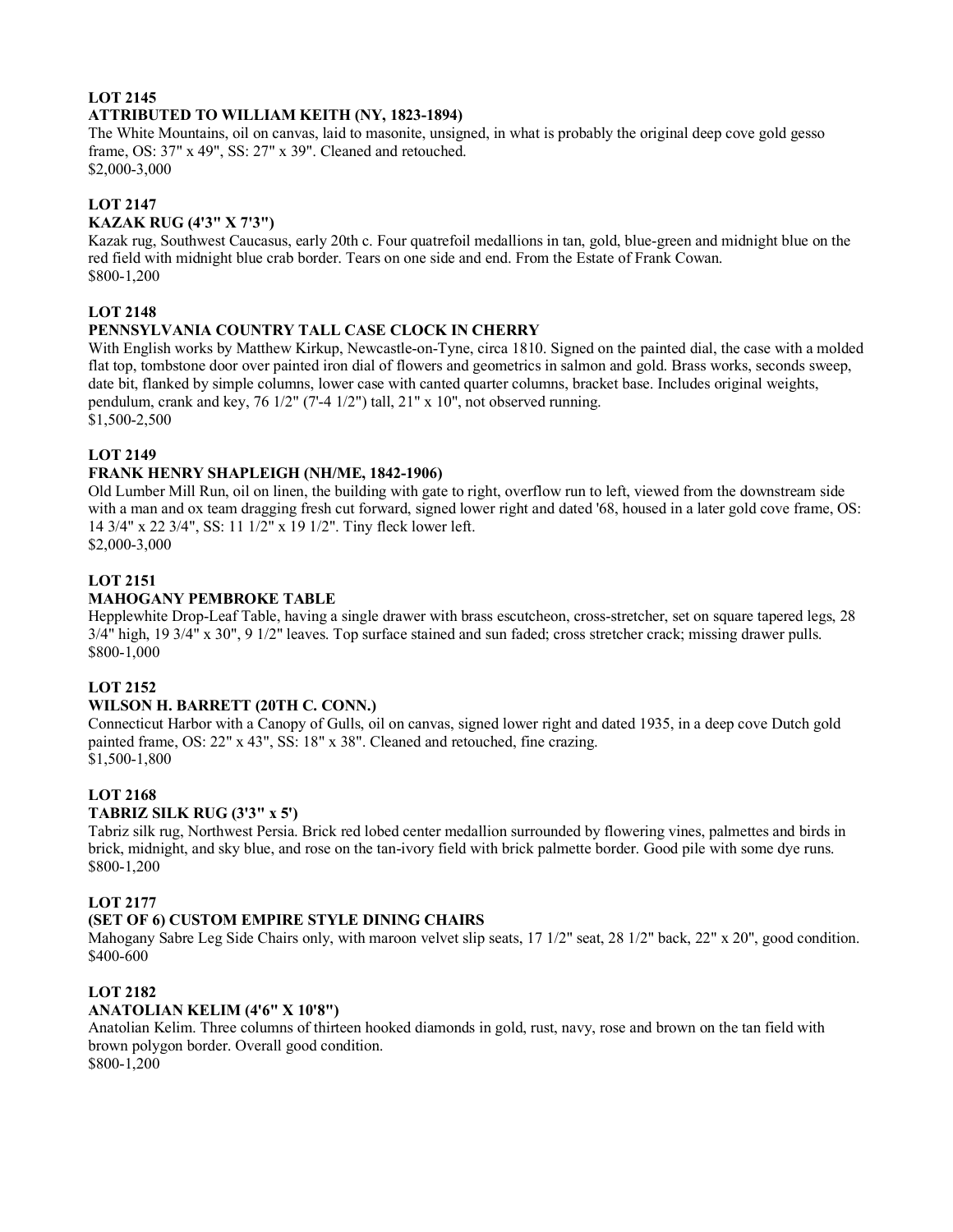# **LOT 2183 MAHOGANY COFFIN TOP CANDLESTAND**

Fine Circa 1790 Fixed Top Candlestand, with turned pedestal, tripod base with sabre legs and spade feet, 27 1/8" high, 16" x 15 3/4". Old refinish.

\$600-800

# **LOT 2192**

# **18TH C. QUEEN ANNE MAHOGANY TILT TOP TEA TABLE**

Large Round Top on sturdy ring and urn turned post, raised on arched leg tripod having broad padded snake feet, 27 3/4" x 33 1/2" diam. Stains to top. \$500-700

# **LOT 2193**

#### **BIDJAR RUG (4'1" X 4'10")**

Bidjar rug, Northwest Persia. Concentric tan-gold, red and Persian blue stepped hexagonal medallions set on the midnight blue field, with an overall "Herati" design with red meandering octagon and boteh border. Overall good condition. \$800-1,200

# **LOT 2201**

#### **KARABAGH PRAYER RUG**

Staggered rows of boteh in tomato red, midnight blue, gold, camel and red-brown on the taupe field, red 'meander' border, 2'-11" x 4'. Areas of wear. Original 19th c. 'Karabagh' tag verso. From the Estate of Albert P Neilson \$1,200-1,800

#### **LOT 2203 TEKKE ENSI**

Quartered Garden center in rust-red, apricot and ivory surrounded by 'pole-tree' border in midnight blue, gold and red, 3'- 10" x 5'-3". Even wear, end loss and selvage loss.

\$800-1,200

#### **LOT 2222**

#### **ENGLISH REGENCY TILT-TOP ROUND DINING TABLE**

Round Molded Top on tapered round column, on trifid platform base having gilt ring receiver, black and gold lion paw feet, 29 1/2" x 47" diam. Good condition, minor imperfections to top. \$2,000-3,000

# **LOT 2225**

#### **PERIOD GEORGIAN ROSEWOOD MARQUETRY LADY'S WORK STAND**

Fabulous Knitting Stand in highly figured rosewood veneer with intricate scrolled broad ivy band of mahogany and boxwood, with drop leaves and a sliding top which reveals an open half cylinder yarn storage bin, the exterior of which has been freshly recovered in tan silk, the skirt in matching inlay, raised on a turned urn pedestal resting on an intermediate platform raised on four scroll-top legs ending in brass pawfoot capped casters. 28 1/2" x 18" x 14 1/2", with 6" leaves. Restored.

\$2,000-3,000

#### **LOT 2241**

#### **CHIPPENDALE SHAVING MIRROR**

18th c. English Mahogany Bowfront Dressing Stand, having a shield shaped tilting mirror with ivory trim, single drawer with inlaid escutcheon, oak secondary wood, shaped bracket base, 20 3/4" high, 15 1/8" x 7 1/4". Silvering losses, crack in mirror frame, inletted repair to case front above drawer. \$300-500

# **LOT 2251**

# **WILLIAM & MARY STYLE SIDE CHAIRS**

Set of (4) Carved Oak Chairs, having shaped top rails with carved crest of two Maltese crosses, turned posts with spherical finials, two back splats, seats upholstered in paisley pattern tapestry fabric with brass side tacks, turned legs and stretchers, 50" high, 14 3/8" x 17", 20 1/2" high seat. Surface wear. Acquired in Mannheim, Germany in 1951-53. \$800-1,200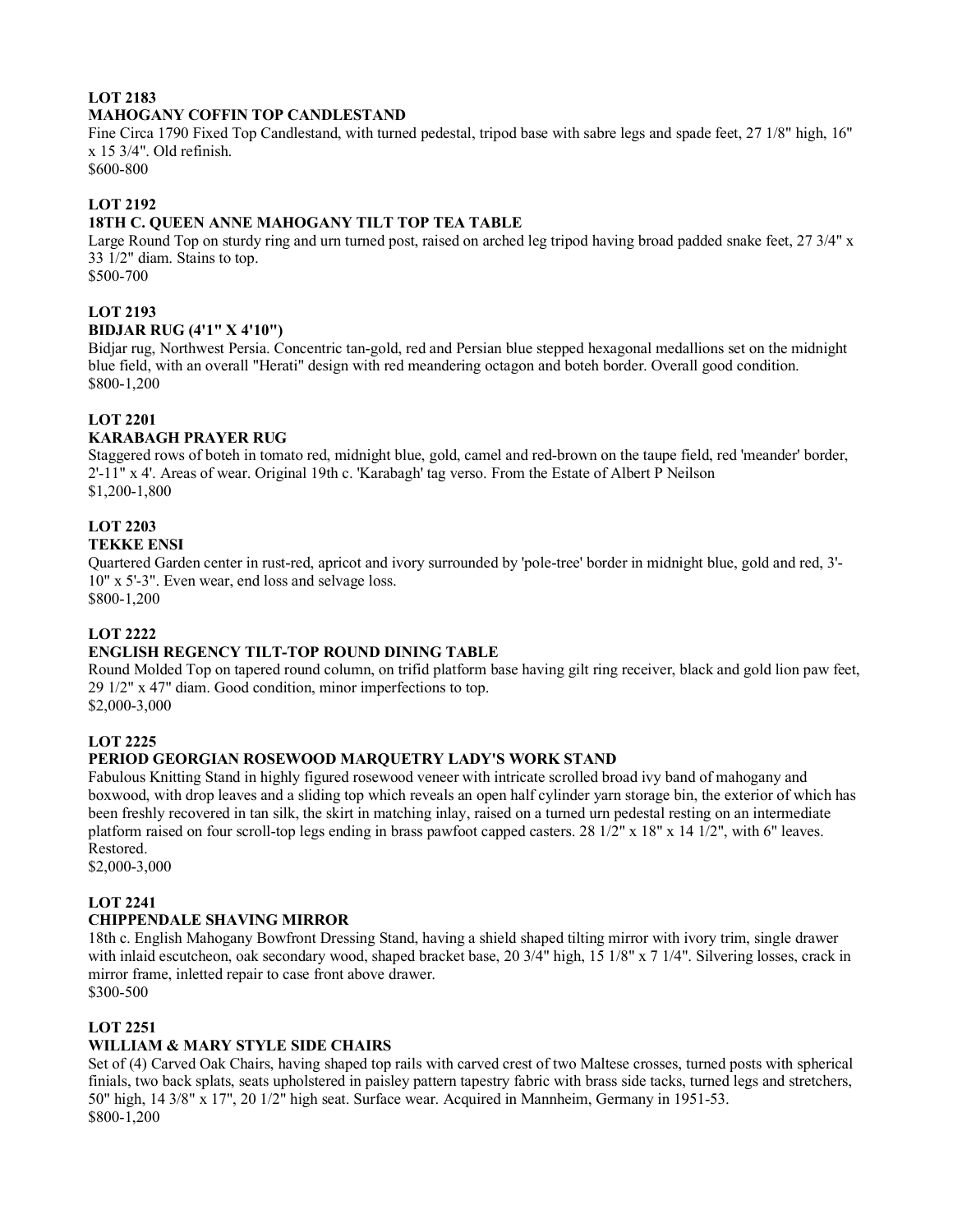# **LOT 2262 CARVED OAK TALL ARMCHAIR & FOOTREST**

Large 19th c. "Bishop's" Chair, probably English, with fruit and leaf print upholstered seat; top rail with carved mask of the Green Man or Northwind, flanked by relief carved figural masks on the posts; lower slat, front frieze and stretchers with foliate carving; curved arms with scroll carved knuckles; 55 3/4" high, 23 1/2" x 28", 21 21 1/2" high seat, surface wear, top slat rear shrinkage crack; PLUS Mahogany footrest with matching top upholstery, 7 3/4" high, 16" x 9 1/2", good condition. Acquired in Mannheim, Germany in 1951-53.

\$600-800

# **LOT 2285**

#### **ENGLISH TALL CASE CLOCK WITH MOON PHASE DIAL, SIGNED EDWARD GLASE, BRIDGNORTH, CIRCA 1800**

Signed Compact Case Clock in quartersawn golden oak, having broken pediment bonnet with three brass steeple finials, tombstone door, country Chippendale derived case with fluted columns, cross banded mahogany edging, solid midcase door with shaped top. Brass works with original weights, pendulum, winder and key, the iron dial painted with a pair of opposing parrots, moon phase above fronted by an engraved Mercator map of the hemispheres, seconds bit, conch shell painted spandrels, 86" (7'-2") tall, 21" x 10". Not observed running. X

\$2,500-3,500

# **LOT 2291**

# **EMILE COLIN & CIE BRONZE CLOCK & PR CANDELABRA**

(3) Piece Napoleon III Rococo Style Fire Gilded Bronze Mantel Clock and Garniture Set, late 19th c., incl: Clock, by Emile Colin & Cie, Paris, with 8-day time and strike movement by Vincenti & Cie (stamped with 1855 Medaille d'Argent), movement also stamped '30965' and 'E.B.', with pendulum and key, with white enamel dial marked 'Emile Colin & Cie, Paris, 29, Rue Sevigne', gilded hands, and beveled convex front door glass, frosted back door glass panel, the elegantly modeled bronze case with flowing scroll and foliate motifs, torch at top, and putti mask just below clock face,15" high, 8 1/2" x 5", edge chip in back door panel; plus a Pair of three-light candelabra, also nicely formed, with leaf form candle cups, curving arms and scrolled base, felted undersides, 12" high, 9" x 6 1/2". Minor gilding losses. \$2,000-3,000

#### **LOT 2294**

#### **OAK CUPBOARD**

French style open top having peg construction and two-part cupboard with carved floral highlights and three open shelves. The base unit has three drawers over two doors with matching floral highlights, large barrel hinges, and shaped lower apron. 82 1/2" high, 54" x 19". Very good condition.

\$1,000-1,500

#### **LOT 2295**

# **PR GILDED BRONZE CANDLESTICKS**

Pair of 19th c. French Empire Candle Holders, with acanthus leaf and beaded decoration, reeded stems, 7 3/4" high. Gilding losses.

\$300-500

#### **LOT 2300**

#### **LATE 18TH C FRENCH PAIR OF GILT BRONZE STATUES OF THE GREEK GOD AND GODDESS OF WAR**

Athena and Ares, standing proudly, both with shield and helm, only he in breastplate, mounted on matching stepped red and black marble bases, gilt tab feet, unsigned, 11" and 11 1/2" tall, good condition.

\$1,500-2,000

#### **LOT 2303**

# **19TH C. FRENCH GENRE SCENE, POSSIBLY CHARLES AUGUSTE CORBINEAU (1835-1901)**

Genre Interior of Recovering Toddler with Concerned Family in back room of a tavern, oil on panel, illegibly signed lower right, dated 1887, housed in a molded gold frame with palmette rank, OS: 23" x 22", SS: 18" x 17", good condition. \$1,000-1,500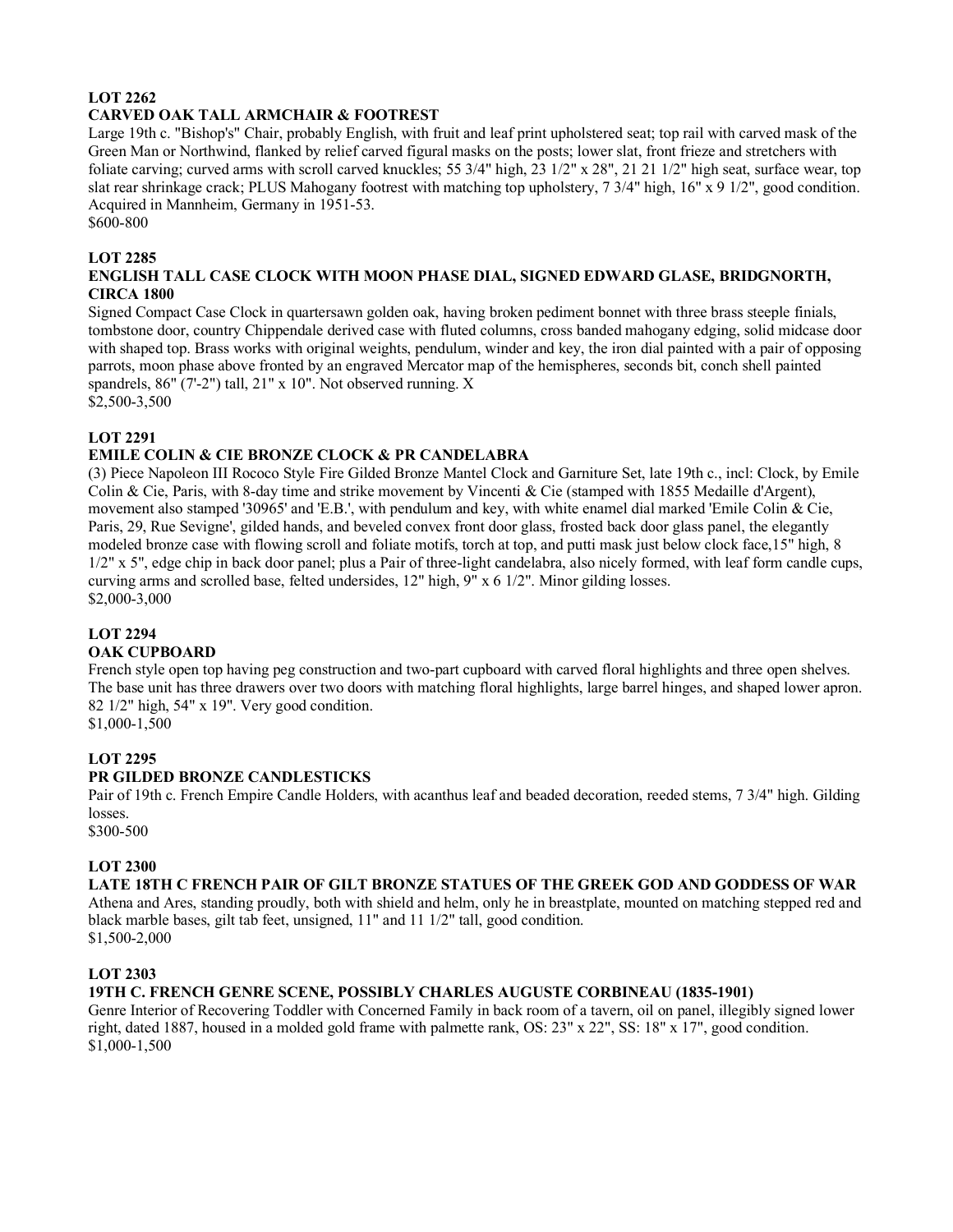# **LOT 2322 PR OF CARICATURE MINIATURES**

18th c. French Caricatures of a Wealthy "Nouveau Riche" Man and Woman, gouache on vellum, unsigned, in green frames with painted floral decoration, glazed, OS: 9 1/2" x 7" each, SS: 5 1/2" x 3". Good condition. \$300-400

# **LOT 2331**

# **PIETRO LONGHI (ITALY, 1702-1785)**

Portrait of an Aristocratic Venetian Woman in Costume for the Ball, a garden background, she is looking directly at the viewer, wearing a bejeweled bicorn hat, holding a half-mask, pearl bracelets monogrammed "BA", rings in pearl, diamond and garnet, the white lace collar of her dress over the top of her black lace and blue silk mantle, her white silk skirt cinched by a brocade corsetted belt. Unframed. 38 3/4" x 29 1/2". Fine overall craquelure repaired horizontal tear just above her hat. Born in 1702 in Venice, the son of Alessandro Falca, a silversmith. He studied drawing and modelling with his father and with Antonio Balestre. Known as a painter of contemporary genre scenes of life, his 'speaking caricatures' may have introduced the cartoon caricature to the world.

\$20,000-30,000

# **LOT 2334**

# **ITALIAN MICRO MOSAIC PORTRAIT FROM VATICAN MOSAIC STUDIO**

Finely Crafted Depiction of a Standing Musketeer, near castle walls with Cross of Lorraine emblem embedded in wall. Artist identified as Ludovico Lucietto, who was active in the Vatican circa 1920-25, from label on back of original frame and verified in letter by noted micromosaic expert Jeanette Gabriel. Set in a black marble frame, OS: 19" x 11 1/8", Image: 15 3/4" x 8". Side edge flakes.

\$6,000-8,000

# **LOT 2335**

# **18TH C. OVAL OIL ITALIAN GENRE SCENE**

The Wedding Feast, oil on canvas, unsigned, depicting a small group of people in their Sunday best, in a small clearing near a large villa, Roman Temple and Viaduct in mountains behind; the Bride and Groom seated at a white draped table to right (with cake and begging dog), hoisting glasses in a toast, with Bridesmaids and Best Man flanking the pair. Oval format, with conforming original gilt floral frame, OS: 27 1/2" x 24 1/2", SS: 21" x 18", overall craquelure, cleaned and revarnished.

\$2,000-3,000

# **LOT 2336**

# **SMALL ITALIAN GILTWOOD LOOKING GLASS**

Florentine Style Shaped Mirror in shell and scroll carved wood frame with pale green and gilt finish, ca. 1900, retaining old glass and original backing, 20" x 11 1/2", good condition. \$300-400

#### **LOT 2339**

# **ANGELO SILVIO GALLI (ITALY, 1870-1933)**

"Sir John Falstaff", oil on canvas laid to panel, signed lower right, in modern ornate faux gesso gilt frame, OS: 21 3/4" x 20 3/4", SS: 15 1/2" x 14 1/2", rippling, craquelure. \$300-400

# **LOT 2367**

#### **A PAIR OF DANISH PASTEL PORTRAITS ROYAL ARMY OFFICER & WIFE**

A Pair of Bust Portraits, ca. 1800, the officer with grey powdered hair, with ice blue eyes, aquiline nose, narrow lips, in blue jacket with red trim over a white waistcoat, his gold epaulet having a blue spreadwing eagle, in the original black cove frame with dull gold liners, under old glass, OS: 19 3/4" x 16 1/2", SS: 14 1/4" x 11", minor foxing; PLUS His wife in white Empire Summer Gown, with grey integral oval spandrel, OS: 19 1/2" x 17", SS: 13 3/4" x 11 1/4", some spots on her gown, lifting.

\$1,000-1,500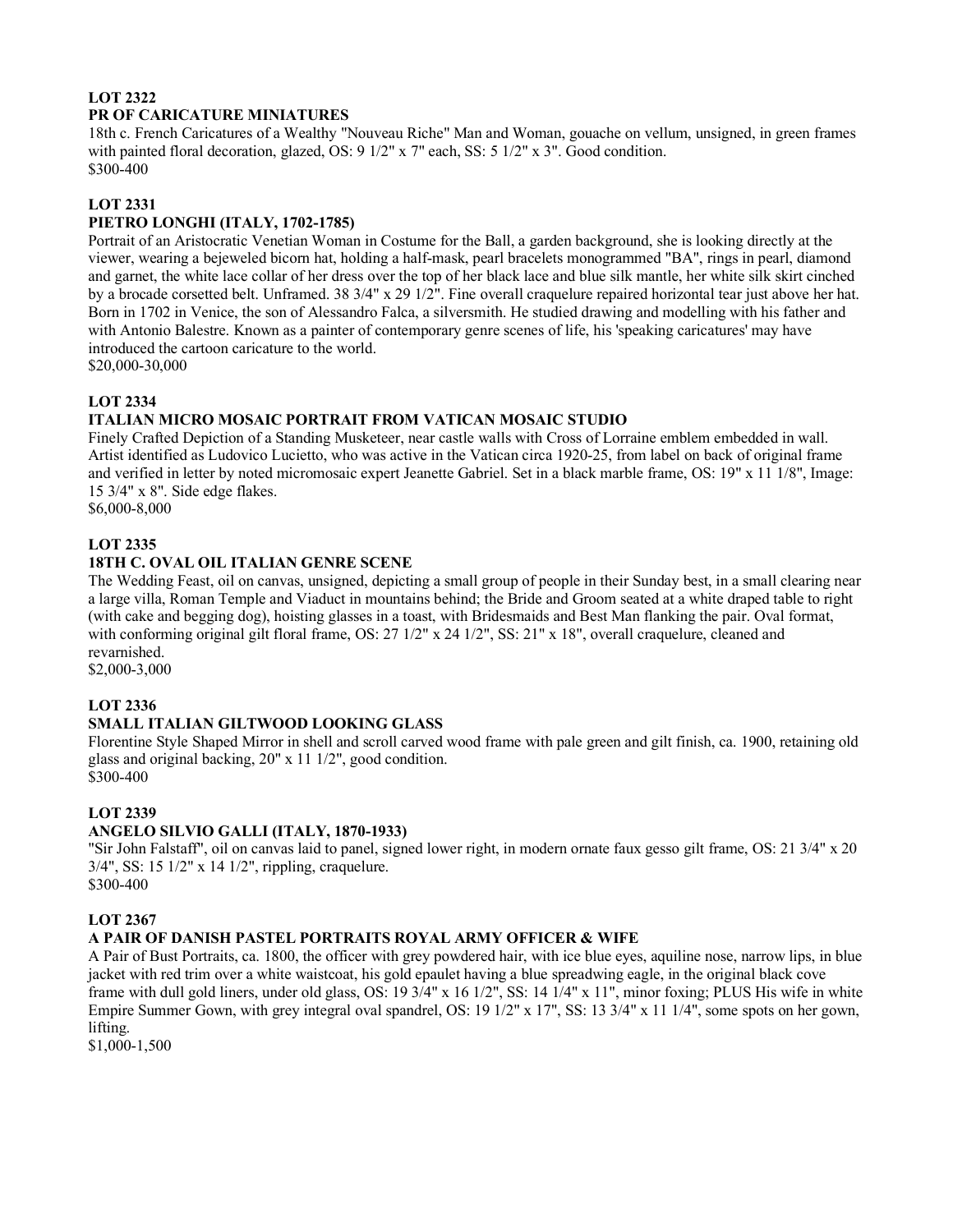# **LOT 2374 (5) ANCIENT ROMAN GLASS BOTTLES**

2nd-3rd AD Rome, iridescent Green Cosmetic Vials, of similar forms and size, with teardrop vase and long slender crimped neck, ending in a flat rim. 3" to 3 1/4", encrusted. \$600-800

# **LOT 2385**

#### **EARLY GILDED COPPER CIBORIUM**

Northern European Ecclesiastical Lidded Vessel, 16th - 17th c., used to hold the consecrated bread for the Eucharist, with crucifix form lid finial, repousse and engraved surface decoration, knopped stem, domed foot, 11" high, 4 1/8" diam. Losses to base section rim lip; solder repair to cup base.

\$1,000-2,000

# **LOT 2386**

# **ECCLESIASTICAL PORTRAIT**

Large Portrait of St. Joseph, oil on canvas, unsigned, 19th c., marked lower right "S. LVDAS.TADAVS", in reverse mitered gilt oak frame, OS: 61" x 48", SS: 52" x 39". Water damaged.

\$800-1,000

# **LOT 2387**

# **EDILBERTO MERIDA RODRIGUEZ (CUZCO, PERU, 1927-2009))**

Crucifixion, terra cotta figure on scorched wood cross with terra cotta base, in the grotesque tradition of Huancayo, with the figure of Christ ripping himself off the cross, the base a surround of distorted faces, roughly 45" x 24" x 13" when assembled, in two pieces, includes wooden crates. \$1,000-2,000

# **LOT 2390**

#### **EARLY PERSIAN POTTERY BOWL**

Nishapur Buffware Bowl, with exuberant yellow, green and manganese slip painted decoration of a human figure surrounded by animals, everted rim and short foot, 2 1/4" high, 8" diam. Small under edge rim chip, old foot edge chips. \$1,500-2,500

#### **LOT 2391**

# **(21) PERSIAN MINIATURE PORTRAITS IN ONE LARGE WALL FRAME**

19th c. oil on ivory portraits of Persian elite, including fifteen men and six women, in various formats, all in their richest costume, some holding weapons, a hookah, musical instruments, a few with landscape backgrounds, in single gold figured frame, under tan dimensional mat with individual conforming windows, OS: 19" x 28 1/2", good condition. \$4,000-6,000

#### **LOT 2396**

#### **ANCIENT PERSIAN ALABASTER MARBLE BOWL STAND**

Achaemenid Empire, 550-350 BC, an open cylindrical bowl stand with flared foot and rim, having three lion head lugs towards the bottom, 9" tall, 7" diam. Repair to rim, encrusted. \$1,000-1,500

#### **LOT 2400**

# **INDIAN INLAID ROSEWOOD PICTORIAL BOX**

Vintage Finely Crafted Storage Box, early 20th c., likely made in Mysore, India, with pictorial bone and wooden inlaid decoration depicting basket making scenes, hinged lid with molded edges, and molded edge base, 9" high, 20" x 13 3/4". Minor surface wear and wood shrinkage.

# \$1,000-2,000

# **LOT 2402**

# **CHINESE CARPET (8'6" X 11')**

Chinese carpet, early 20th c. Small rosette medallion flanked by flowering vines and bamboo, in blue-green, rose, sky and midnight blue, on the tan field with midnight blue lotus border. Good pile, some stains throughout. \$1,500-2,000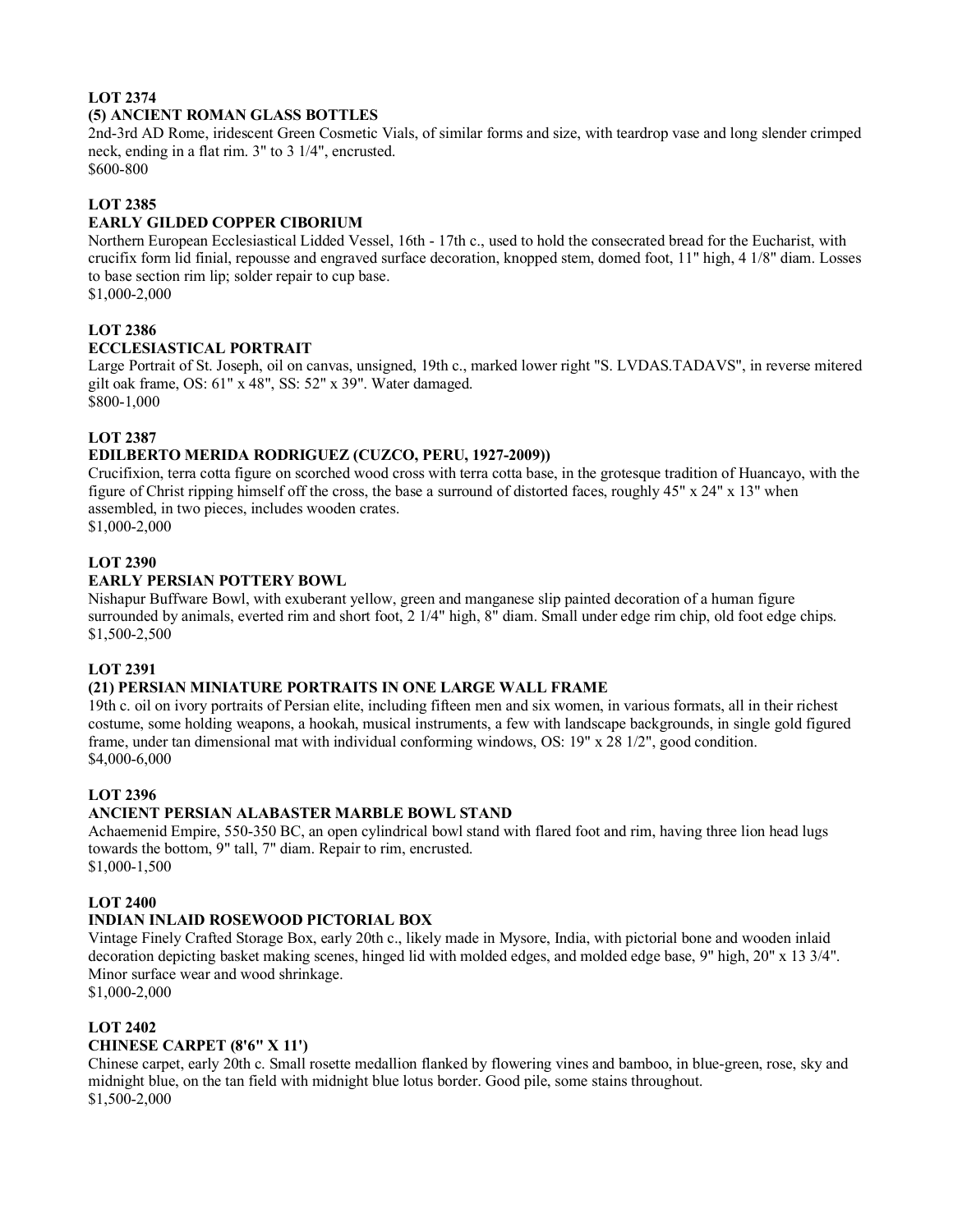# **LOT 2418 (2) CHINESE SANG DE BOEUF GLAZED VASES**

Both Baluster Form, flared rims, incl: Early 20th c. bulbous vase, with wooden stand, 11" high (without stand), 6 3/4" diam.; and Mid-20th c. vase, with flared base, 11" high, 4 1/4" diam. Both with drilled base. \$600-800

# **LOT 2428**

#### **EARLY 19TH C. QING PAIR OF CHINESE HORSESHOE BACK OR SCHOLAR CHAIRS IN ELM WITH REMNANTS OF RED PAINT**

Uncommon rural design, with continuous bentwood arms/back and trestle legs, panel seat. The arms rest on double spindles, shaped back splat having an impresses medallion, doubled square stretchers, 21" seat, 31" arms, 35" backs, 26" x 21 1/2", nicely worn patina from age and use, sturdy.

\$800-1,200

# **LOT 2430**

# **19TH C. MING PATTERN CHINESE HIGH BACK DIGNITARIES YOKE TOP THRONE**

Circa 1880's 'Official's Hat' Armchair in dark finished elm, the shaped splat having a reticulated dragon medallion, panel seat, sinuous arms and stiles, double stretchers, footrest, 21" seat, 30 1/2" arms, 48" back, 21 1/2" x 117 3/4", nice wear and patina from age and use, sturdy.

\$700-900

# **LOT 2431**

# **19TH C. MING PATTERN CHINESE LOW BACK DIGNITARIES YOKE TOP THRONE**

Circa 1880's Truncated Yoke Top Armchair in dark finished elm, having small, pierced brackets and shaped skirt, shaped splat both pierced and relief carved, sinuous stiles and arms, panel seated, double stretchers, footrest, 20" seat, 28" arms, 43" back, 22" x 17 1/2", wear and patina from age and use, sturdy. \$700-900

# **LOT 2432**

# **CHINESE CHING LOW TABLE IN YUMU ELM**

Heavy Square Table in Ming fashion, with red stain, having a three-plank molded top, two drawers on one side, having large brass ornamental bails, square legs ending in flattened scroll, 27" x 35" x 35", some wear. \$750-1,000

#### **LOT 2433**

#### **CHINESE CARVED DESK**

Exotic Wood Desk with highly figured top having a shaped front with relief carved leafy border, conforming skirt with dentelle trim, two drawers at each end with dragons in clouds of smoke, fully developed dragon form legs, 29 1/2" x 53" x 24 1/2". Missing portions of legs, filled at back edge of top (missing gallery?). \$600-900

#### **LOT 2437**

#### **HONG KONG CAMPHORWOOD CHEST WITH BAS RELIEF CARVING**

Chinese Brassbound Camphorwood Chest, circa 1930, the deep top having recessed oval containing a bas relief image of a bull, branded 'AD' and standing on top of a parade standard, Metal tag inside lid reads "Wah On Hung Kee Co. Manufacturer & Exporter of Artistic Carved Chests & Furniture, LL 577 Queens Road East Hong Kong, Made in Hong Kong". Interior has a lift-out tray. 18 1/2" x 34 1/2" x 17", very good condition. \$600-800

# **LOT 2441**

# **CHINESE MINIATURE LONG TABLE**

Red Lacquer Ming Dynasty Style Miniature Stand, with molded edge top, pierced frieze, humpbacked stretchers, set on horse hoof form legs, 10 3/8" (26.36 cm) high, 17 7/8" x 5 1/2" (45.40 cm x 13.97 cm). Top surface wear. \$300-500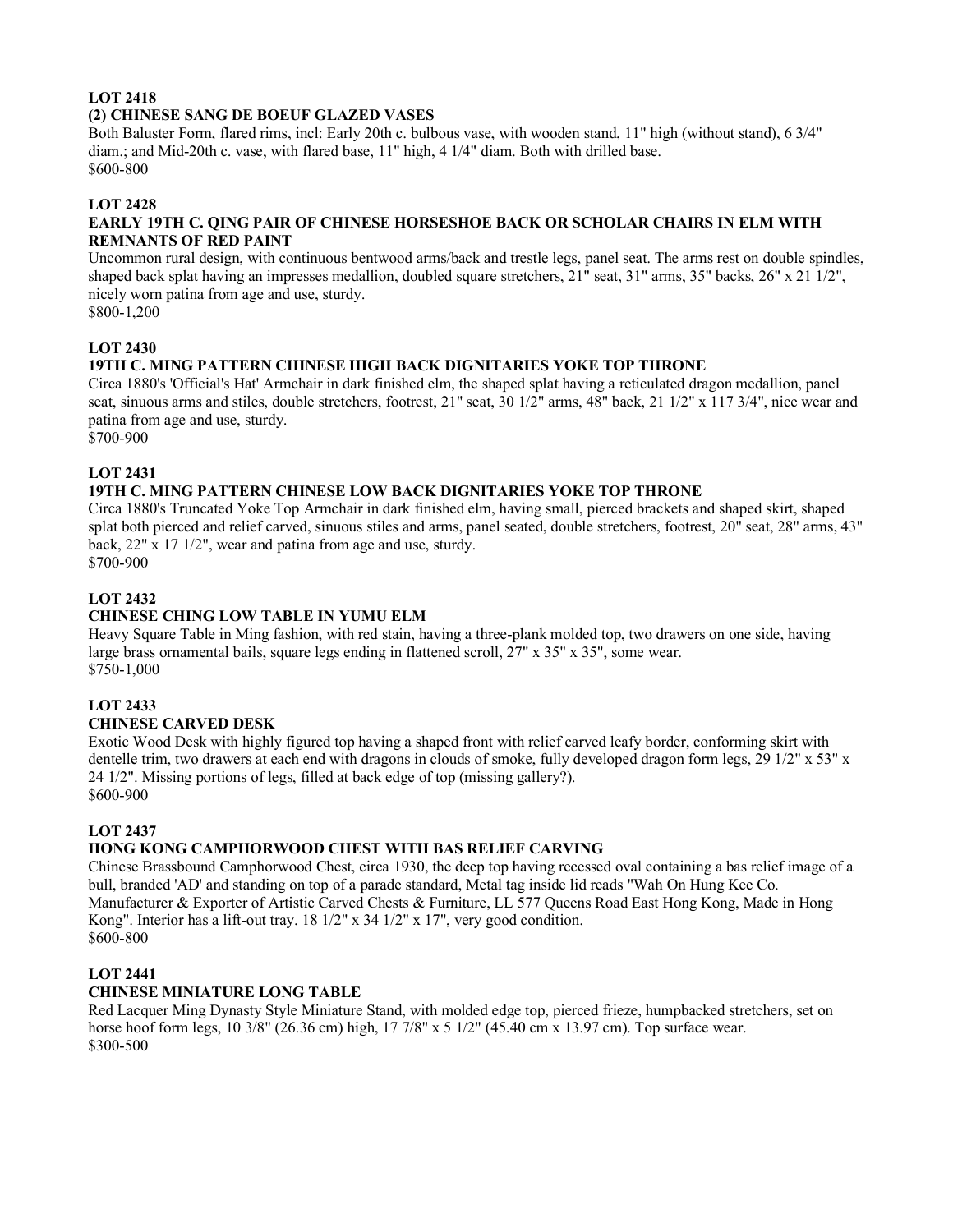# **LOT 2442 PR OF CHINESE CHILD SIZED CHAIRS**

Ming Style Chairs in red paint with yoke rail resting on dragon brackets with inset panels of symbols of fortune, slab seats, shaped skirts, footrest and stretchers, 12" seat, 28" back, 17" x 13 1/2". One chair missing back corner of seat and a stretcher.

\$300-500

#### **LOT 2446**

## **CHINESE HAN DYNASTY POTTERY JAR**

Covered and Footed Jar, Mingqi 'Spirit Goods', Western Han Dynasty (206 B.C.–A.D. 9), circa 1st century B.C., earthenware with painted decoration, having rectangular applied lugs, 6 3/4" x 8 1/2" x 7 1/2". Crack to bowl. \$1,000-1,500

# **LOT 2447**

# **CHINESE MING BROWN GLAZED POT WITH KINTSUGI GOLD REPAIR**

17th. c. Partially Glazed Small Squat Earthenware Storage Jar with raised floral decoration of blossoms, resting on small unglazed foot, 4 1/2" x 5 1/2", gold repair re-attaching one entire side. \$700-900

# **LOT 2448**

#### **UNUSUAL CHINESE QING EMERALD GREEN GLAZED COVERED CHALICE WITH KINTSUGI GOLD REPAIR, SIGNED**

18th c. Heavy White Clay Covered Footed Bowl or Chalice, having engraved Greek key decoration in gold on the emerald, green body and domed lid, the interior white, the underside of hollow foot in green having an engraved signature, 6 3/4" x 5 3/4" diam., gold repairs to rim of cup and cracks in lid. \$800-1,200

# **LOT 2449**

# **CHINESE SONG DYNASTY EARTHENWARE VASE WITH KINTSUGI GOLD REPAIR**

13th c. Northern Song Vase in teardrop form with long neck having rolled rim, low belly over shallow foot, terra cotta clay with thick grey/cream glaze,  $8\frac{1}{2}$ " x 4 1/4" diam, the repair all around is centered on a cobweb form halfway up one side. \$800-1,000

#### **LOT 2450**

#### **ZHEJIANG LONGQUAN KILNS CELADON FIVE-SPOUT COVERED JAR**

Northern Song Dynasty, 11th-12th c. Celadon Glazed Light Grey Stoneware Funerary Ritual Jar having five faux spouts on the ribbed upper half, the bottom half in carved lotus leaves, narrow standing collar opening, with domed and flanged top having inverted acorn knop (probably later), 12 1/4" x 5 1/2", tops of spouts rough, Kintsugi gold repairs all around the top, pieces off but present inside.

\$1,000-1,500

#### **LOT 2451**

#### **SMALL PR OF MING POTTERY TEMPLE FIGURES, MALE & FEMALE**

Court Attendants, in Sancai glaze, with removable heads, in padded boxes. 21 3/4" & 22 1/2". Lightly encrusted. From a Private Collection, Portland ME.

\$2,000-3,000

#### **LOT 2465**

# **20TH C. NEPALESE GILT BRONZE ALTAR STATUE**

Infinity Shoufo Statue, delicately rendered in bright gilding, 11" x 7 3/4" x 3 3/4". A few spots of corrosion on back and around hands, on arm, one ear. \$600-800

#### **LOT 2469**

#### **CHINESE PEWTER CANDLEHOLDER**

Temple Tower Form in Five Parts, with lotus flower top, 20 1/4" high. Small dent in candle cup. \$250-350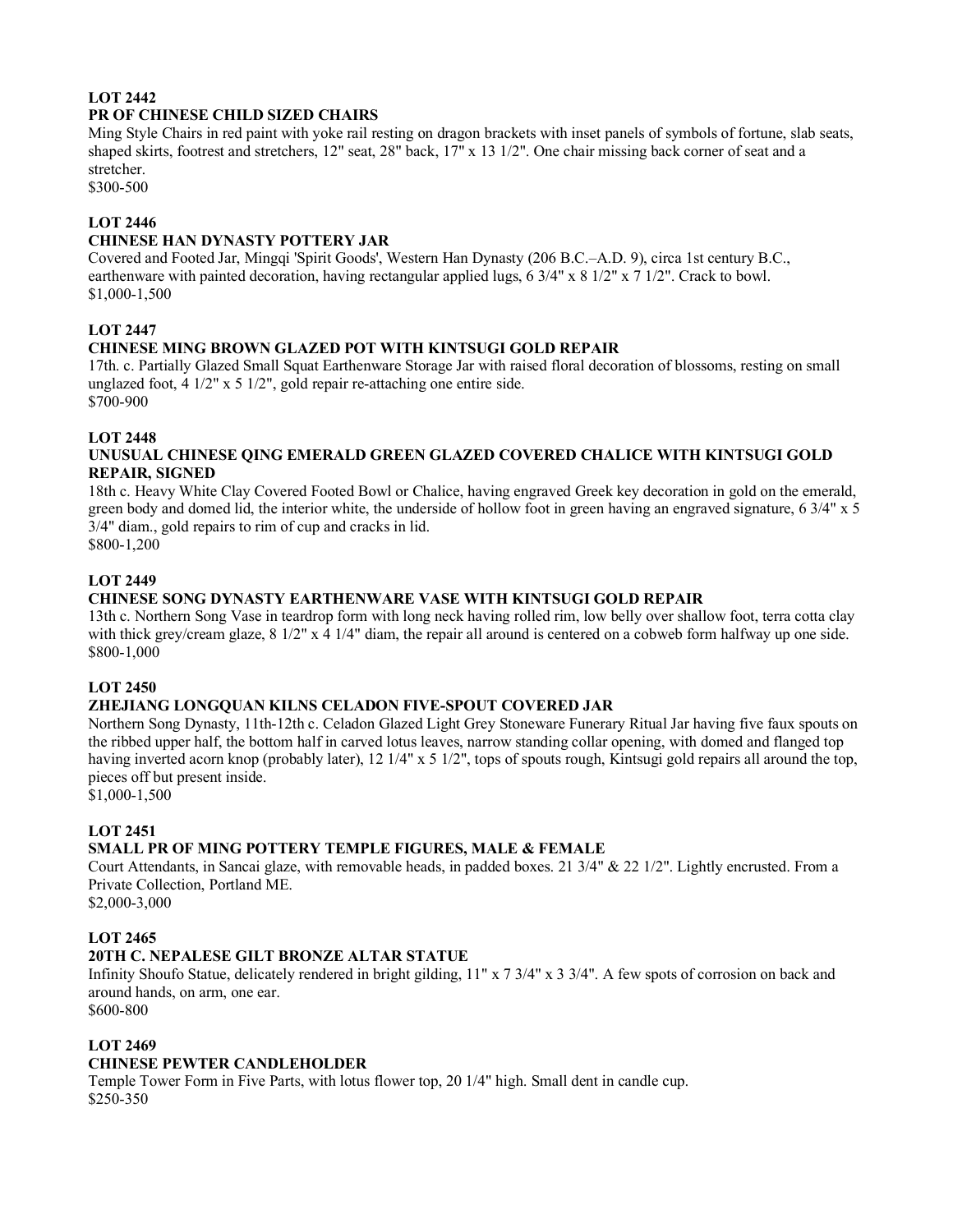# **LOT 2481 (6) CHINESE MINIATURE PAINTINGS IN ONE FRAME**

A Narrative of a Hunt, sizing, and color on silk, unsigned, six images in one brass slat frame, with six-window silk mat, under glass. OS: 21 1/2" x 59", each image is 7" x 7 1/2", fine condition. \$1,000-2,000

# **LOT 2482**

# **FRAMED CHINESE SILK PAINTING OF GHENGIS KHAN**

20th c. Copy of the original Yuan Empire painting in the collection of the Brooklyn Museum, same size as the original, with altered caption at top, seals, probably a biography of Khan, with label verso from the Commonwealth Print Conservation Co. of Boston. In mahogany box frame, matted under UV plexi, OS: 49" x 28 3/4", SS: 35" x 21 1/2", lightly rippled. \$1,000-2,000

# **LOT 2486**

#### **FRAMED CHINESE QING PAINTED SCROLL OF MOUNTAIN LANDSCAPE**

"Summer House by the Crystal Palace Stream", ink on silk with lengthy inscription, signed, several seals, on a green brocade mount, translated title on label adhered to glass, in maple faux bamboo frame, OS: 60" x 24", image size: 52 1/4" x 16 1/4", rippled.

\$800-1,200

#### **LOT 2487**

#### **JU JIE (1524-1585)**

Chinese Scroll, Watercolor on Silk of People in Mountains, signed and sealed, mounted on brocade scroll, with multiple collector's seals, 33 1/2" (85.1 cm) x 17 1/2" (44.5 cm) original image. Very good condition. \$1,000-1,500

#### **LOT 2488**

#### **XU GU (ZIYANG SHANYEN, 1824-1896)**

(4) Chinese Scroll Paintings, Watercolors on Paper of Carp, by Xu Gu, Qing painter and poet, mounted on brocade scrolls, 12" (30.5 cm) x 51" (129.5 cm) original sheet. Horizontal bends throughout, a few stains. \$800-1,000

#### **LOT 2489**

#### **LENG MEI (JINMEN SHUSHI, 1669-1744)**

Chinese Scroll, Watercolor on Paper of Quail under Flowering Tree by Leng Mei, Qing artist from Jiaozhou, he was Jiao Bingzhen's student, 47 1/2" 120.7 cm) x 24 1/2" (62.2 cm) image on brocade mount. Minor imperfections. \$800-1,000

#### **LOT 2490**

# **CHINESE CARVED HARDSTONE SNUFF BOTTLES**

Lot of (2), incl: Spinach jade with carved floral design, stone lid and carved scoop, 2 3/4" high; and Rounded dark celadon bottle with carved mask sides, red stone cap, 2 3/4" high. \$700-900

#### **LOT 2495**

#### **19TH C. CHINESE LAPIS LAZULI SNUFF BOTTLE**

Carved in the form of a gourd, with matching stem cap and metal spoon, 2 1/4" tall, stem has separated but is intact. \$200-300

#### **LOT 2496**

#### **19TH C. CHINESE SEED POD SNUFF BOTTLE**

With silver mounted leaf collar, lacking spoon, having an inset faux ancient Greek coin, so probably for the European market, 2 1/2" x 2", cracking to the pod, scarce in any condition. \$200-300

# **LOT 2497**

#### **NEAR PAIR OF CHINESE CARVED SLATE GINGER JAR FORM SNUFF BOTTLES**

With similar low relief decoration of archaic foo dogs in confrontation, caps with spoons, 2" tall, good condition. \$200-300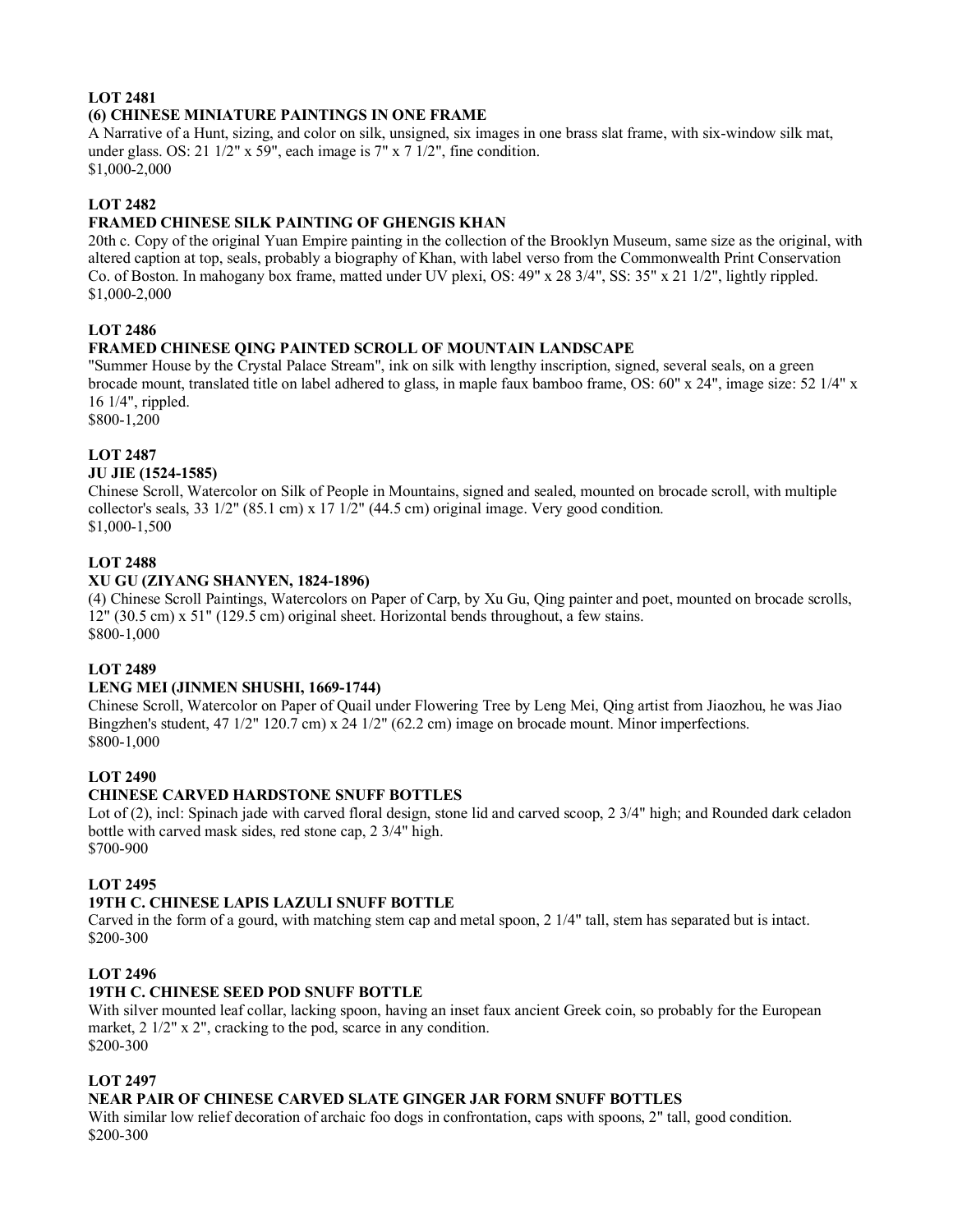# **Lot 2503**

#### **17TH C. THAI GILT BRONZE BUDDHA**

The Enlightened Buddha Enthroned, on tiered throne, 6  $1/2$ " x  $5$ " x  $2 \frac{1}{2}$ ", good condition. \$600-800

#### **Lot 3002**

#### **JOHN CHARLES DOLLMAN (UK, 1851-1934)**

"Dog Chasing Two Cats", watercolor on paper, initialed lower left, dated 1881, titled on Christopher Wood of London label verso, notation of price of 350 pounds top back; in a water gilt molded frame, matted and glazed, OS: 28 1/2" x 22 1/2", SS: 19" x 14". Good condition. From the Northeast Harbor estate of Brooke Astor. \$700-900

#### **Lot 3015**

#### **MAGNIFICENT CONTEMPORARY CAROUSEL FIGURE OF A MOOSE WITH A MARINE THEME**

Carved entirely from a wide range of hardwoods by Bob Holden, 2009.

Wonderfully Made Striding Moose with finial topped center pole, attached to a plinth, with removable antlers, entirely composed of a wide range of hardwoods, saddled, having a sea theme as evidenced by a dimensional mermaid (whose long hair provides a yoke), octopus, sea urchin, shells and marquetry inlaid fish on sides of base. The saddle is in the form of a crashing wave with a pair of triplet roses emerging from the whitecap, the harness in rosewood with mother-of-pearl buckles, having a braided rawhide thong for the reins. 62 1/2" tall overall, including plinth, the figure is 47 1/2" long, 30" wide at the antlers, the base is 26 1/2" x 52 1/2". fine condition. Signed and dated on saddle blanket below the octopus. \$2,000-3,000

# **LOT 3016**

# **CAROUSEL HORSE**

Early 20th c. Carved and Painted Wood White Stallion with raised front legs, glass eyes, decorative harness and saddle, carved mane, real horsehair tail, roughly 48" x 48" x 12". Small minor shrinkage cracks, old repairs. \$1,000-1,500

#### **LOT 3017**

#### **19TH C. CHILDREN'S LION CAROUSEL FIGURE**

Standing Male Lion in carved and painted wood, with glass eyes, having an oversized saddle with attached armchair back, 31" tall figure with feet on floor, 42" long, 17" wide at seat back. \$1,000-1,500

#### **LOT 3018**

#### **1950S CAROUSEL HORSE ON 'COCA-COLA' BASE**

Cast and Painted Aluminum, with cloth reins, on brass twist pole, a dappled grey horse with red trimmed blue saddle blanket, at a gallop with open mouth, always stationary. \$800-1,200

#### **LOT 3020**

#### **VINTAGE ARTICULATED HORSE-RIDING TOY**

Rare Early 20th c. Finely Crafted Wooden Child's Riding Toy on Wheels, body in multiple hinged pieces, with metal underframe that makes horse's head and legs move as the back wheels advance, painted and stenciled decoration with leather ears and rope tail, unmarked, 19" high, 28 1/2" x 14". Minor paint losses, scratches, and wear. \$300-400

#### **LOT 3021**

#### **X-RARE MORRIS PTC HORSE SEA MONSTER CAROUSEL FIGURE**

Large and Magnificent Outside Row Hippocampus by E. Joy Morris for the Philadelphia Toboggan Company, circa 1905- 10, in carved and painted wood, having green glass eyes, fish scale saddle, acanthus leaf mane, short wings at back of saddle, mounted on a rolling stand with the tail resting on the floor, 67" long, 62" tall, 14" wide. Restored. With full documentation.

\$20,000-30,000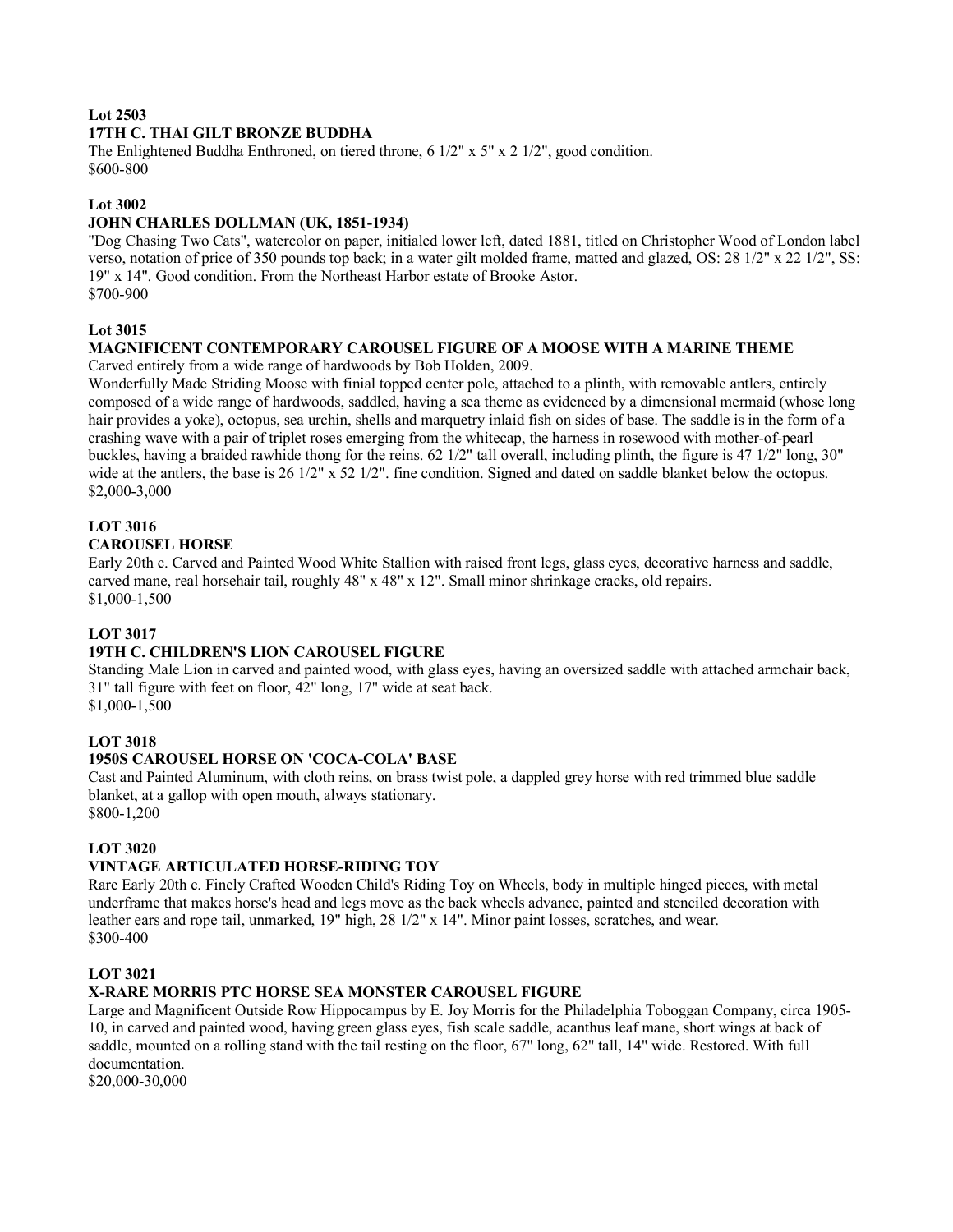# **LOT 3022 RARE EARLY CAROUSEL FIGURE**

Circa 1900 Stationary Standing Lion Figure in the manner of Charles Looff, in the original paint, an outside ring figure with one side of saddle jeweled, large glass eyes, protruding tongue, 53 1/2" tall, 58 1/2" long, approx. 14" deep. Unrestored, minor loss to one foot.

\$10,000-15,000

#### **LOT 3023**

## **PR ELEPHANT FORM GARDEN SEATS**

Pair of Vintage Vietnamese Ceramic Stands, depicting elephants with festive attire and howdah form tops, 23 1/2" high, 19" x 9 3/4". A few minor edge chips/flakes.

\$800-1,200

# **LOT 3027**

# **PAINTED WOOD FULL-ROUND FIREMAN'S TOP HAT TRADE SIGN**

"Fire Department. Supply Co., Nassau County, New York, Founded 1889," in red and black paint, gilt lettering, particolored FDNY shield, signed by Fulton & Son, NY. 20" tall excluding the 3" central hanging post, 23 1/2" diam. brim; Minor losses.

\$2,000-3,000

#### **LOT 3056**

# **JACK LORIMER GRAY (NY/CANADA, 1927-1981)**

"Ferry Crossing the St. Lawrence River, Quebec", oil on canvas board, signed lower left, titled on engraved frame plate, housed in a gilt molded frame with linen liner, OS: 30 1/2" x 38 1/2", SS: 21" x 29". Fine condition. \$5,000-7,000

# **LOT 3074**

#### **GABRIEL SPAT (AMERICAN, 1890-1967)**

Beach Scene, oil on linen, signed lower right, in gold molded panel frame, OS: 21 3/4" x 37 3/4", SS: 17 1/2" x 32 1/2", good condition.

\$3,000-5,000

# **LOT 3076**

#### **ARIANNA E. KELLEY (CT, ? -1923)**

Young Dutch Woman in Purple with Lace Bonnet, Seated in Forest with Windmill in Distance, oil on canvas, signed and dated 1901 lower left, housed in a carved Dutch gold cove frame, OS: 43" x 34 1/2", SS: 36" x 27 1/2". Good condition. \$1,000-2,000

#### **LOT 3079**

# **NICOLA CANTALAMESSA-PAPOTTI (ITALY, 1831-1910)**

Bust Portrait of a Young Woman with bottle curled hair, wearing a Gaelic V-necked robe, in Carrara marble, signed along the front of the neoclassical integral plith and dated 1859, (the artist was 29 when he carved this). 21" tall, 13" x 10", very good condition.

\$4,000-6,000

#### **LOT 3080**

# **MARCELLO GIORGIO (20TH C. ITALY)**

"Six Running Horses", bas relief plaque of laminated 925/1000 silver on resin, signed Marcello Giorgio and impressed with the Sun factory seal and "Laminato AG" (Laminated Silver). In gold molded frame with bands of silver, broad linen mat, gold edge at plaque's edge, OS: 33 1/2" x 41", SS: 18 1/2" x 26". Fine condition. \$2,000-3,000

#### **LOT 3106**

#### **1969 WALNUT STEINWAY & SONS 'F' CONSOLE PIANO**

Beautiful walnut cabinet plus the original matching bench. Smaller in size and bigger in sound, this diminutive piano will fit into most spaces in the home but has a full and impressive tone belying its compact size. Currently in storage.

s/n F 413970, case Y2156. Accelerated action, Hexagrip pin block, Diaphragmatic soundboard. 42" X 58" X 23 3/4". Sold as is, where is.

\$5,000-7,000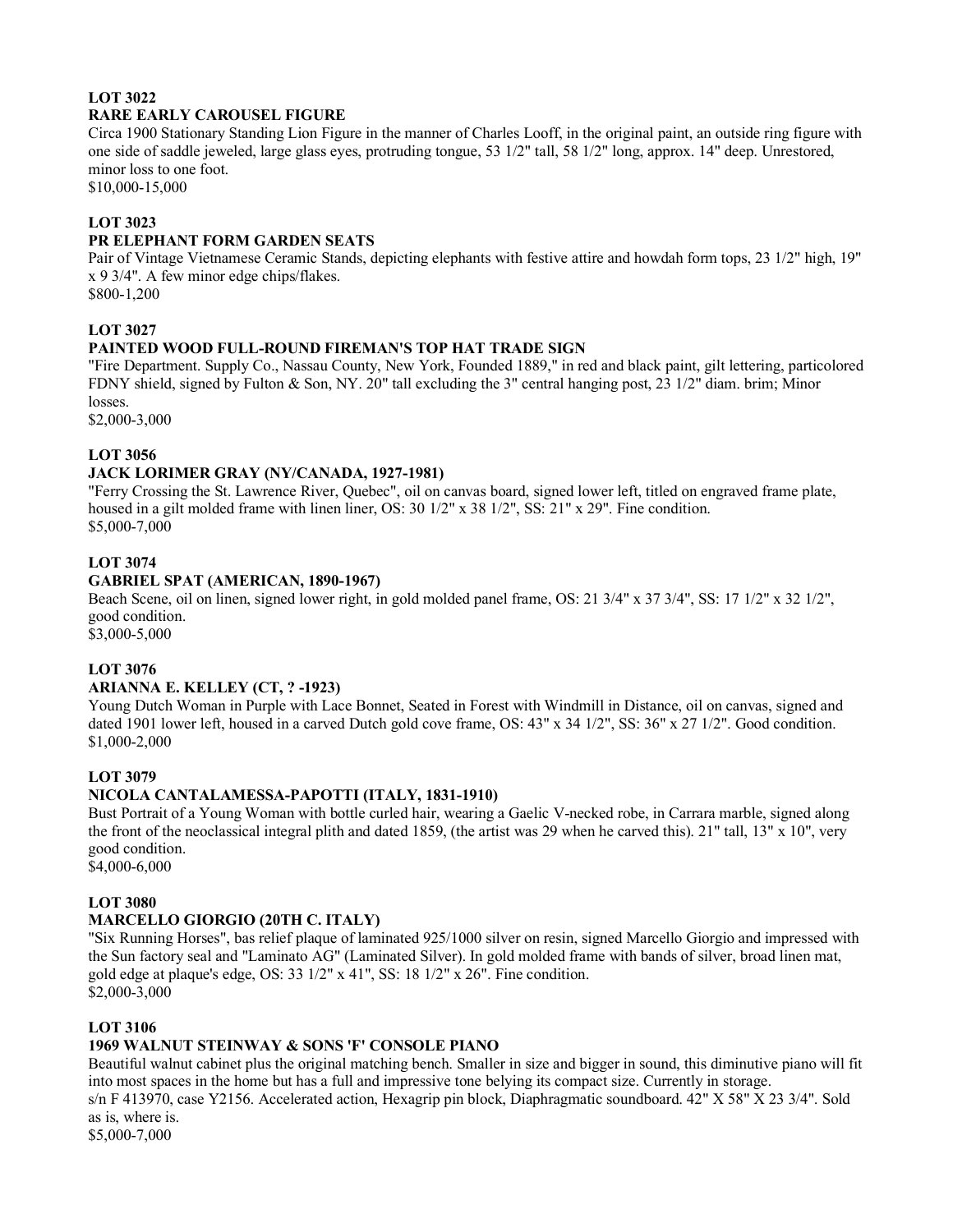### **LOT 3114**

#### **VASA (VASA VELIZAR MIHICH, VELIZAR VASA) (CA/YUGOSLAVIA, 1933 - )**

"Triangular Tower #H 325", 1989, solid plastic, signed a prismatic blood red having a clear center, 23 5/8" tall, 3 1/2" each side, good condition, one chip to bottom corner. Includes clear tubular section for stand. \$4,000-6,000

#### **LOT 3124**

#### **JULIAN STANCZAK (OH/EUROPE, 1928-2017)**

"Filtration Eleven - Gray and Red", 1977, serigraph, signed and dated in lower margin, marked EA (artist's proof); marked as edition of 40, signed, dated and titled verso, housed in white plexi strip-edged lexan box, 33 1/4" square, good condition. \$4,000-6,000

#### **LOT 3129**

#### **GUY WILLIAMS (CONTEMPORARY MAINE)**

"Rachel", cast and patinated bronze, signed bottom back, an oversized head of a woman, hair to her shoulders with middle part, cantilevered above a simple mounting plate 19" x 15 1/2" x 9 1/2", very good condition. \$2,500-3,500

# **LOT 3131**

#### **GUY WILLIAMS (CONTEMPORARY MAINE)**

Life-sized Bust of a Bare Breasted Woman with her hair pinned in a bun, head turned to right, cast and patinated bronze, signed on lower edge, 23" x 20" x 9", very good condition. \$2,000-3,000

#### **LOT 3132**

#### **THEO TOBIASSE (NY/FRANCE/ISRAEL, 1927-2012)**

"St. Paul - de Venice ou le Cantique de la Pomme", lithograph printed in color on wove paper with partial embossing, signed in pencil and numbered 11/175. In gilt cove frame with linen mat under glass, OS: 30" x 36", SS: 21" x 26 3/4", fine condition.

\$2,000-3,000

#### **LOT 3136**

#### **WALT FRANCIS (WALTER) KUHN (NY/CA, 1877-1949)**

Nude Model seated on a lounge, smoking a cigarette, etching on buff paper, pencil signed, in gilt ribbed frame, matted and glazed, OS: 21 1/4" x 17 1/4", impression: 9" x 5 3/4", good condition, not examined out of frame. \$1,500-2,500

#### **LOT 3140**

#### **ADJA JUNKERS (NY/SWEDEN, 1900-1983)**

"Las Lolitas", 1952, woodblock print, signed, titled and dated in lower margin, numbered 115/225, n black box frame, deckled edge sheet floated on white board under glass, Alice Simsar Galleries of Ann Arbor, Michigan label verso, OS: 24 1/4" x 17 3/4", impression: 19" x 13 1/2", good condition. \$800-1,200

#### **LOT 3141**

#### **ALEXANDER NEPOTE (CA, 1913-1986)**

Untitled, an Abstract Expressionist composition in red and black with touches of green, blue, watercolor on paper, signed lower right, in bullnose pewter colored frame, linen mat under glass, OS: 30 1/2" x 40", SS: 22 3/4" x 33", fine condition. \$1,500-2,500

#### **LOT 3150**

#### **JOHN CHARLES HALEY (CA/MN, 1905-1991)**

"Speculum", a monumental modernist oil on canvas, signed lower left, also signed and titled on stretcher, OS: 50" x 80", SS: 50" x 80", good condition. Provenance: Artist's estate, Auctions by the Bay, Alameda, Ca. \$1,000-1,500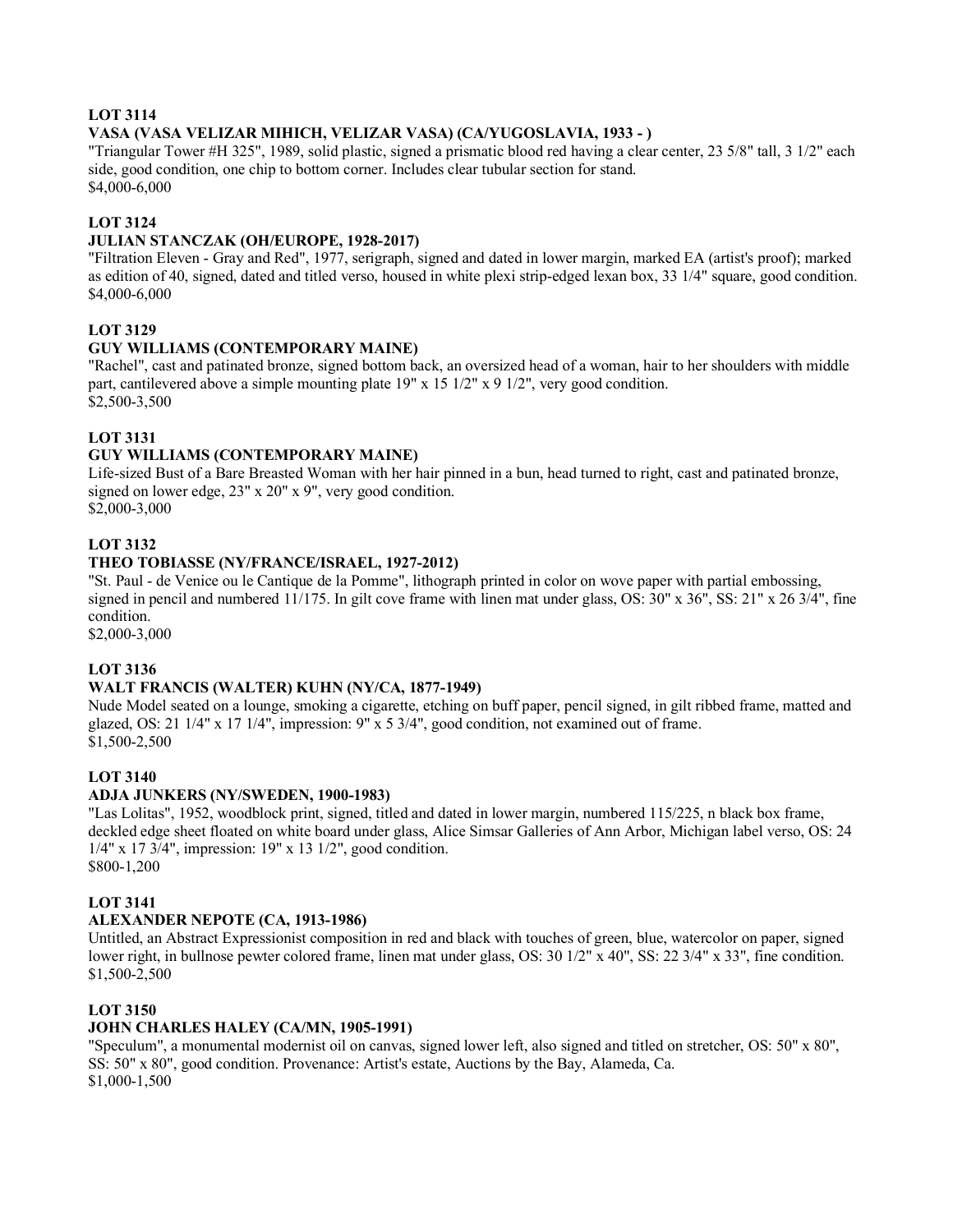# **LOT 3153 LISSA HUNTER (ME, 1945 - )**

Untitled, mixed media, signed lower right, the deckle edge sheet suspended in a white interior shadowbox, under glass, with black exterior, OS: 33" x 25 1/2", SS: 30" x 22 1/2", good condition. \$1,000-2,000

#### **LOT 3162**

#### **VLADIMIR KAGAN ROSEWOOD TABLE LAMP**

1940s Era Brass Mounted Lamp, with rosewood slab form body, paneled edge front and back, original mogul socket (with adaptor for standard size bulb) and milk glass shade, set on a rectangular wood and brass base, with oval silk shade, unmarked, 33  $1/2$ " high, 14  $1/2$ " x 9". Shade wear and top rust. With letter of authentication from artist. \$4,000-6,000

# **LOT 3168**

#### **ANTONIO VOLPE "EGG SHAPED" RECLINING ROCKING CHAIR**

Black Lacquered Bentwood Chaise Form Rocker, No. 267, mid to late 20th c., designed in 1922 and made by Italian maker Societa Anonima Antonio Volpe (Udine), with adjustable back and footrest, sheet caned seat and back, 44 1/4" high (seat back fully erect), 60 1/2" wide (fully reclined), 28 1/2" wide. Caning losses/tears, minor paint losses. \$1,000-2,000

# **LOT 3170**

#### **CHROME AND FROSTED GLASS FOUR TIER SHELF**

Tempered Glass, unmarked, drilled to attach to wall, 55 3/4" x 15 1/2" x 14", good condition. \$1,000-1,500

#### **LOT 3172**

#### **A PAIR OF MODERN ITALIAN MARBLE DRUM TABLES**

Solid Round Substantial Tables; surfaces composed entirely of tightly fit and smoothly finished Italian marble, the top having an inset brass ring, with miter from brass to outside edge, unmarked, 26" x 19 1/4", very good condition. \$1,000-1,500

#### **LOT 3196**

#### **BARBARA KASSEL (NY, 1952 - )**

"Franklin Island Light from Deep Cove", 2008, oil on paper laid to panel, unframed, edge of box stretcher painted grey, label verso from Hirschl & Adler Modern, New York, NY, 8" x 6". Fine condition. \$2,500-3,500

#### **LOT 3197**

#### **19TH C. OIL PAINTING COMMEMORATIVE SIGNED T. CASSLON**

Hot Air Balloons Ascend over a French Chateau, captioned "Une ascension historique en ballon au dessus de la vallee de la Loire, menee par M. Pangloss et le Comte de Collioure, 1869". In later black molded frame with gilt liner. OS: 63" x 38 1/2", SS: 58 1/2" x 34", good condition.

\$2,500-3,000

#### **LOT 3200**

#### **CLARENCE KERR CHATTERTON (NY, 1880-1973)**

"Grey Rock", oil on canvas, signed lower left, titled on frame verso, in gold painted ogee frame with cream liner, OS: 30" x 40", SS: 21" x 31", cleaned and retouched.

\$1,500-2,500

# **LOT 3212**

# **CASED C.H. HOUR FRENCH CARRIAGE CLOCK**

Early 20th c. Brass 15-Jewel French Carriage Clock by C.H. Hour, retailed by Spaulding & Co., Chicago, having an arched case with top handle, white enameled dial with black Roman numerals, hinged back door, key wind time only movement (with key), in a red velvet lined leather case, clock only: 5 1/4" high (handle up), overall size in case: 5 1/2" high, 4" x 3 3/4". Case surface wear, clock not running.

\$500-700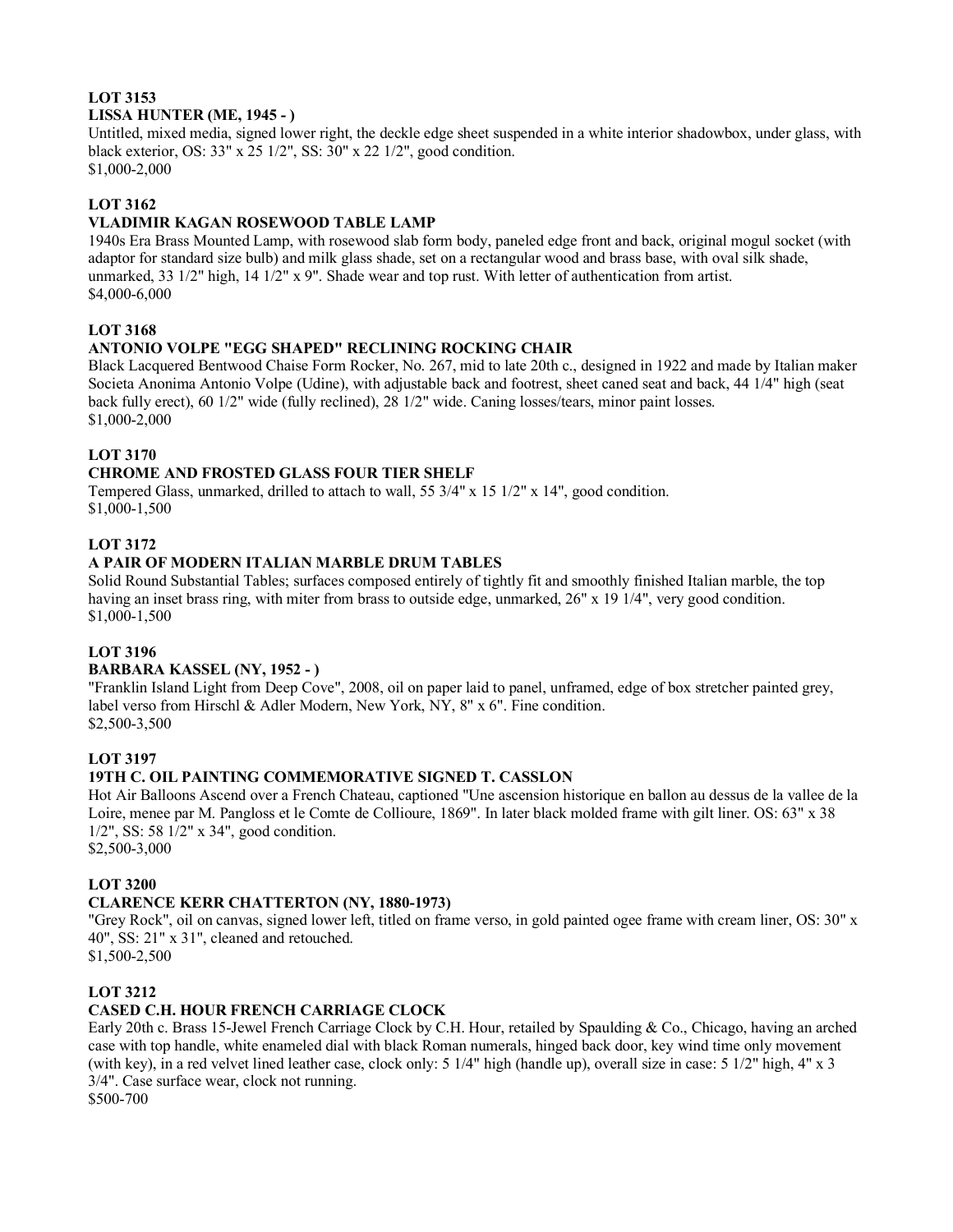# **LOT 3218 RUSSIAN CARVED HARDSTONE ELEPHANT**

Agate Sculpture depicting a Standing Elephant, set with ruby eyes, in a fitted wooden box marked "Faberge", figure: 3 1/4" high, 1 3/4" x 2", box: 2 3/4" high, 3 1/2" x 5 1/8". Good condition. \$2,500-3,000

#### **LOT 3219**

#### **RUSSIAN CARVED HARDSTONE RABBIT**

Agate Sculpture of a Recumbent Rabbit, with cabochon ruby eyes, fur textured surface, in a fitted wooden box marked "Faberge", rabbit: 1 1/2" high, 2 3/4" x 1 1/2", box: 2 3/4" high, 4" x 2 3/4". Good condition. \$2,500-3,500

# **LOT 3221**

#### **RUSSIAN SILVER MOUNTED CANE**

Fox head topped cane, with gilded silver and guilloche enamel decorated top, 88-silver, with cabochon red stone eyes, blue guilloche enamel band, applied leaf spray set with faceted clear stones, ES and OR makers' marks, 37 1/2" long, missing one clear faceted stone.

\$1,500-1,800

# **LOT 3223**

# **RUSSIAN GILT BRONZE & MALACHITE FIGURE**

19th c. Russian Bronze Sculpture, depicting a seated putti and lamb, mounted on a rectangular malachite base with beveled edge, back of bronze incised 'IIP (or R)', felted base,  $4 \frac{1}{4}$ " high,  $6 \frac{1}{8}$ " x  $3 \frac{7}{8}$ ". Gilding losses, back corner malachite flakes.

\$700-900

#### **LOT 3225**

#### **(SET OF 8) 19TH C. RUSSIAN DINING CHAIRS**

Panel Back Figured Mahogany Side Chairs with arched figured veneer, carved crest and bracket, curved frame capped by carved palmette, reeded sabre legs, slip seats, 18" seat, 37" backs, 21" x 22", two palmettes missing. \$1,000-1,500

# **LOT 3230**

# **ANATOLII PALEVICH BELKIN (RUSSIA, 1953 - )**

"Leningrad", 1986, impasto oil on canvas, signed and dated lower right, in gold ogee frame, OS: 32 1/2" x 40 1/2", SS: 27 1/4" x 34 1/4", good condition.

\$6,000-9,000

# **LOT 3233**

# **1920S RUSSIAN LANDSCAPE ARTIST**

River Scene with Barge Mill, oil on canvas, signed lower right (in Cyrillic), and dated 1926, in black and gold molded frame, OS: 21" x 31", SS: 17" x 27". Good condition. \$800-1,200

#### **LOT 3240**

#### **(4) MID-CENTURY JEWISH PRINTS**

Including: (3) Woodblocks by REUVIN (ZELICOVICI) RUBIN (ISRAEL/ROMANIA, 1893-1974) of Orthodox Jewish Life, influence by Chagall, on 20 1/2" x 14" loose sheets, pencil signed, edge bends well away from images (wide margins); PLUS "Ashkenazi Jew", lithograph by SAUL RASKIN (NY/ISRAEL/UKRAINE, 1878-1966), pencil signed and titled, 13" x 9 1/4" image, glued into 14" x 9" mat, toned. \$1,000-1,500

# **LOT 3241**

#### **NANCY CAMDEN WITT (ME/VA, 1930-2009)**

"Break", pencil signed and dated '80, numbered 43/70, in gold molded frame, matted and glazed, OS: 33" x 25 1/2", SS: 20" x 16", good condition.

\$1,000-1,200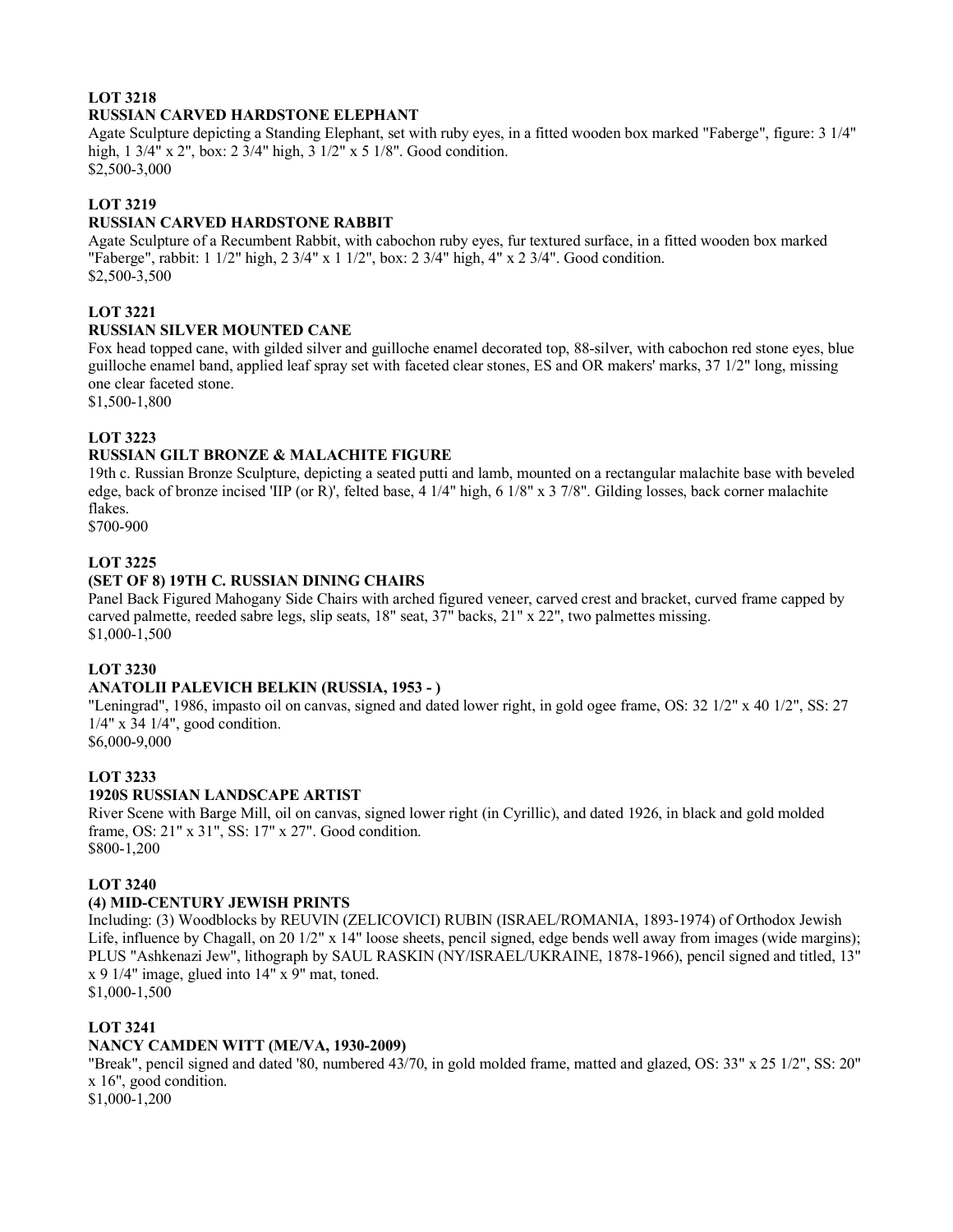# **LOT 3265 EARLY 19TH C. CHINOISERIE LACQUERED TRAY ON LATER LOW STAND**

Lacquered Papier Mache Tray with shaped and dished form, the tray probably British, is decorated with gilt and color touched butterflies among blossoms and vines, and is now attached to a modern faux bamboo base in black and gold, 19" x 30 1/4" x 23", fine craquelure, large edge chip, a few smaller chips, cracks. \$400-600

# **LOT 3278**

# **SAMUEL PETER ROLT TRISCOTT (ME/MA, 1846-1925)**

Untitled, (Pollarded Trees Reflected in a River), watercolor on paper, signed lower left, in gilt cove frame, under glass, OS: 20 1/4" x 32", SS: 17 1/4" x 29", good condition.

\$1,000-1,500

# **LOT 3282**

# **19TH C. BLACKAMOOR FIGURE**

Architectural Carved and Polychromed Wood Figure, standing, with finger to lips, in family livery, roughly 34" x 14" x 14". Minor losses.

\$800-1,000

# **LOT 3286**

# **PAIR OF 19TH C. PAINTINGS DEPICTING 18TH C. LOVE NARRATIVE**

Both featuring an Aristocratic Young Woman with her Maid, in the first she is placing a rose on the hat and sword of an absent gent, in the second she is jubilant to have received a letter, oil on canvas, unsigned, in matching modern gold and black frame, OS: 20" x 16 3/4", SS: 17 1/2' x 14". cleaned and revarnished, some rippling. \$1,000-1,500

#### **LOT 3289**

#### **PAIR OF BOSTON SCHOOL ANTEBELLUM PORTRAITS**

Husband and Wife, oil on canvas, only her portrait is signed "C.D." and dated 1861 lower left. Young couple of some prosperity, she with a finger pleated lace bonnet and Belgian collar, blue ribbons with gold accents over her left ear, in a brown gown with leg of mutton sleeves, depicted with her chin resting on her left hand, green eyes focused on the viewer; he is in conservative black with tall stock, a businessman, in matching modern gold frames, OS: 26" x 22", SS: 23 1/2" x 19 1/2", cleaned and relined, light stretcher impression. \$800-1,200

#### **LOT 3294**

# **WILLIAM & MARY UPHOLSTERED ARMCHAIR**

Oak Framed Armchair in faux crewel work upholstery, having scrolled frame arms, twist carved supports, legs, and stretchers, 20" seat, 28" arms, 47" back, 24" x 28". Repaired arm, soiled upholstery. \$500-700

#### **LOT 3320**

#### **METAL & ONYX TABLE LAMP**

Vintage Urn Form Lamp, with gilded leaf design on green painted metal, set on a carved green onyx base with gilded metal ball feet, triple socket fixture, two side sockets with chain pulls and top socket with milk glass trumpet form shade, also with oval silk shade, 30 3/8" high, 6 1/2" diam. at base. A few onyx edge flakes, shade interior burns. \$200-300

#### **LOT 3327**

#### **ALFRED RUSSEL FULLER (ME/CA, 1899-1980)**

"Magnolias in Spring", gouache on illustrator's board, signed lower right, depicting a waterfront tree with iron fence and stone walls, in white rubbed gold cove frame, matted and glazed, OS: 30" x 37 1/2", SS: 21" x 29", good condition. \$700-900

#### **LOT 3342**

# **MILLARD SHEETS (CA, 1907-1989)**

Women Near San Xavier Mission (Tuscon, AZ), serigraph on paper, pencil signed lower left, in hand carved fatigued gold frame with linen liner, under glass, OS: 29" x 37", SS: 21 1/2" x 29 1/2", good condition. \$800-1,200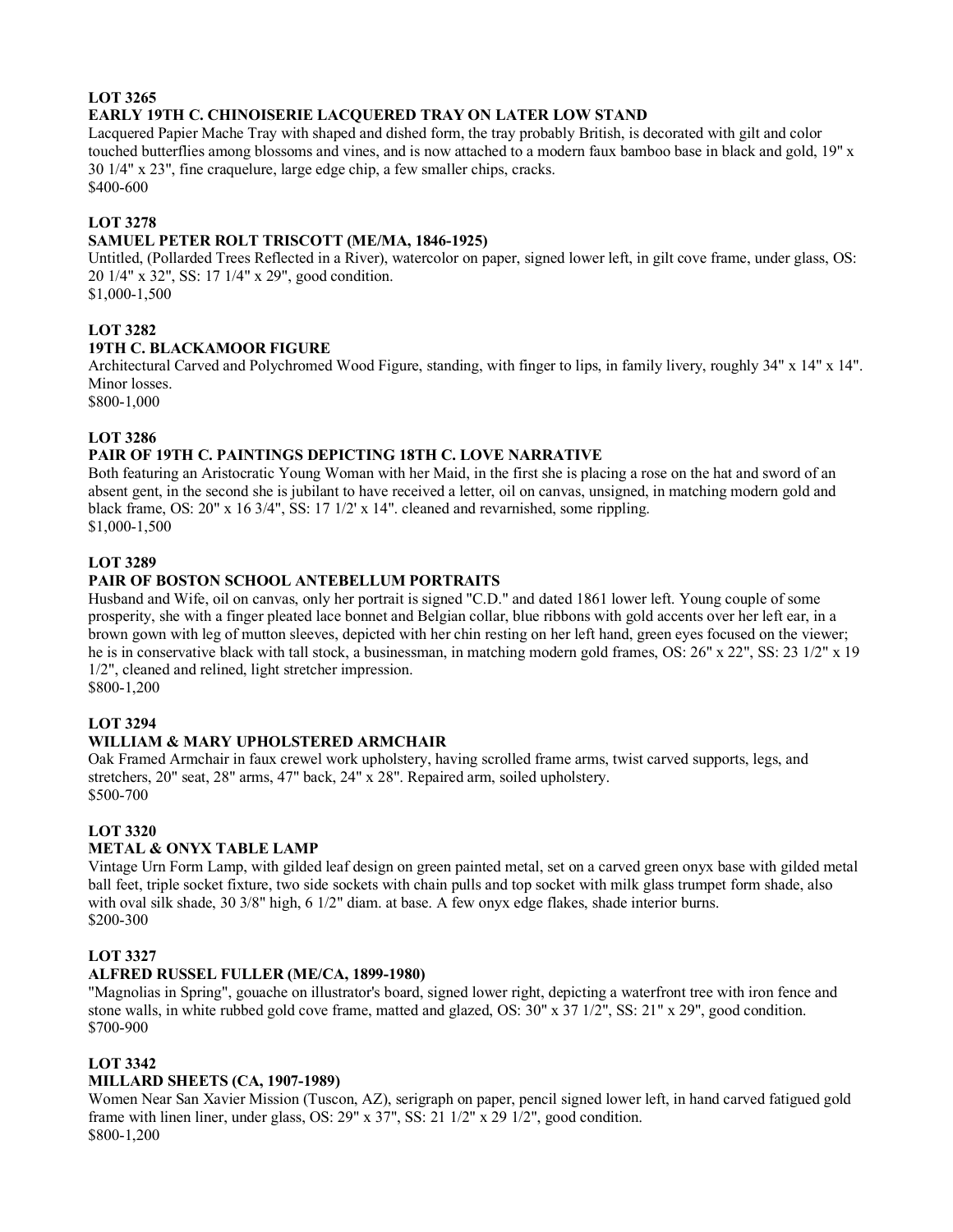#### **LOT 3350**

#### **LARRY HOROWITZ (NJ/NY/MA, 1956 - )**

"Winter Farm", pastel on deckled edge paper, signed lower left of center, dated 1992, titled on label verso, in mahogany box frame, floated within mat and glazed, OS: 31 3/4" x 39 1/2", sheet size: 22" x 29 1/2". Good condition. \$800-1,200

#### **LOT 3354**

#### **EARLY TYPEWRITER**

Blickensderfer No. 7, manufactured in Stamford, Connecticut. This was the deluxe model of a small portable writing machine that featured the ability to change type styles at will. Approximately 63,000 Blick No.7's were produced from 1897 until 1908. On the original oak base plate, lacking cover.  $5" \times 13" \times 10"$ . Needs restoration. Light corrosion to some parts. \$300-400

#### **LOT 3370**

#### **EARLY 19TH C. BRITISH SET OF WHIST COUNTERS IN A DECORATED BOX**

Shallow Domed Papier Mache Box decorated with a hand-colored pastoral engraving of a shepherd and shepherdess, containing four small boxes with dial counters on top, marked in the four hands of cards, also decorated by hand-colored engravings of other pastorals, the interior in gold on orange paper featuring historical profile busts. 2" x 7 3/4" x 5 3/4", minor wear.

\$600-800

#### **LOT 3387**

#### **ROYAL DUX PORCELAIN BEDOUIN ON CAMEL FIGURAL GROUP #10946**

Large Royal Dux Porcelain Sculpture, early 20th c., depicting a Bedouin traveler atop a camel with attendant alongside, with raised pink Royal Dux mark on underside, base also stamped #10946, Czechoslovakia, 72, and 1/60, 23 1/2" high, 20" x 9 1/2". Good condition. From Private Collection, Harpswell, ME.

\$1,000-1,200

#### **LOT 3390**

#### **ALAN GUSSOW (NY, 1931-1997)**

Tidal Pools, watercolor on Arches paper, pencil signed and dated 8/1975, housed in an aluminum box frame, matted and glazed, OS: 20" x 16", SS: 7 1/2" x 5". Good condition. NYT obituary verso. \$800-1,200

#### **LOT 3413**

#### **GUY JOHNSON (NYC, 1927 - )**

"Portrait of an Aviator", oil on paper wrapped hardboard, signed lower right, depicting a grim faced man with mask over his nose, goggles up on forehead, with aviator's cap, scarf and coat. Unframed, 18" x 14", scuffs, rubs and scratches, loss to right edge would be concealed by frame.

\$800-1,200

#### **LOT 3423**

#### **CAROL LEVIN, WATERCOLOR INTERIOR SCENE**

Watercolor of an interior scene of a potted rose on side table in hallway, signed "Levin" in lower right. Painting is in white mat with red painted frame. Image and frame in overall good condition. Image Size:  $22\frac{3}{4}$ " x  $16\frac{3}{4}$ ", OS:  $23\frac{1}{4}$ " x  $28\frac{1}{4}$ " \$600-800

#### **LOT 3429**

#### **SYLVIA SOLOCHEK (WALTERS) (CA/WI, 1938 - )**

"Wanderer", three color woodblock print on Japan paper, black and white bust of a boy with brown edging on a gold field, pencil signed, dated '61 and marked as proof, in gilt oak box frame, OS: 22 3/4" x 18 3/4", impression: 15" x 11 1/2", toned. \$600-800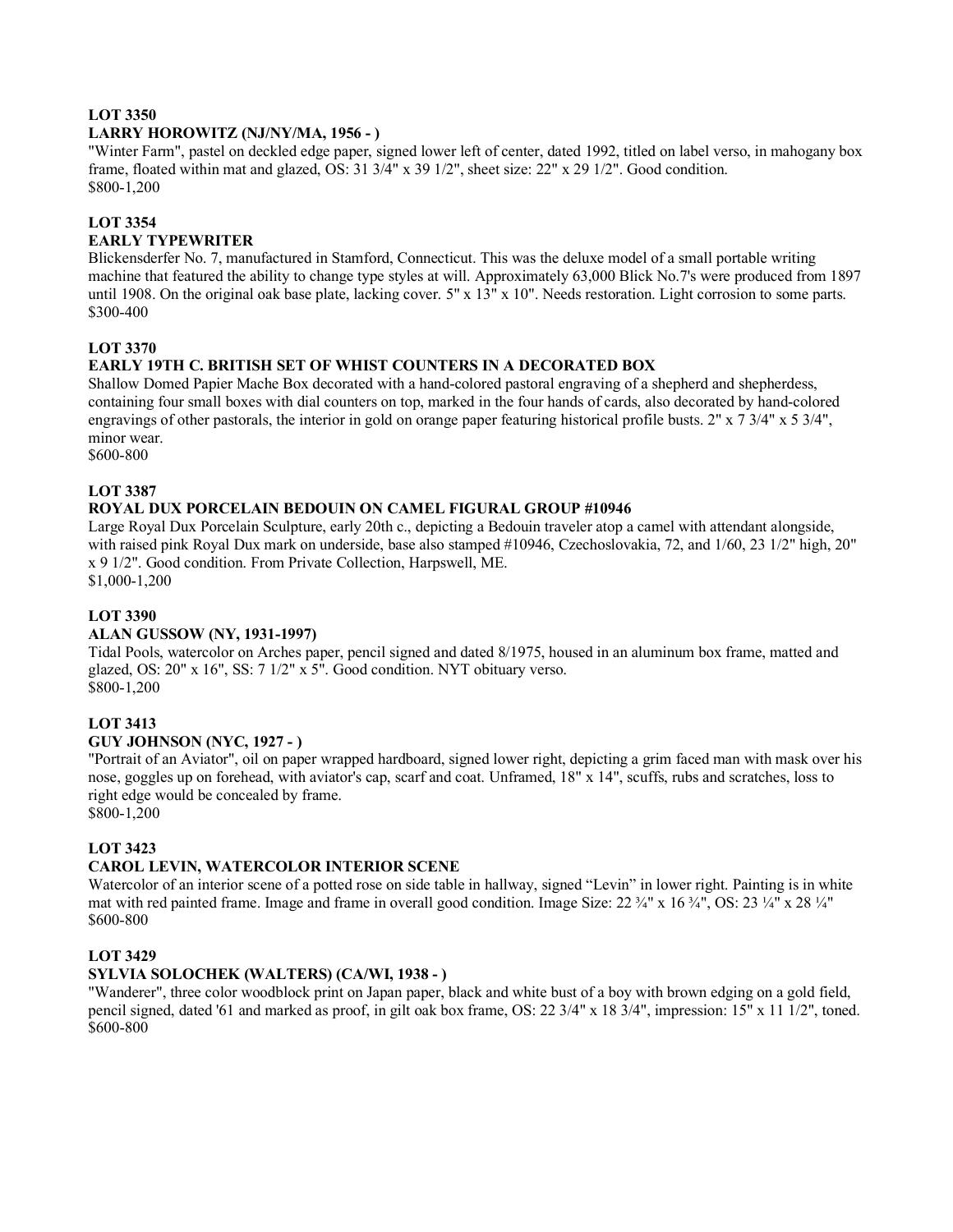#### **LOT 3459 FINE JAPANESE MEIJI PERIOD IVORY BRUSH POT**

Late 19th c. Ivory Brush Pot with lacquered stone form base, signed with seal below the head of a Giant Serpent descending from a tree and startling a woman who is kneeling at a meal; she pulls a knife to defend herself as two men run away in the background, 6" x 5 3/4" x 5 1/4", short shrinkage cracks at base. \$2,000-3,000

#### **LOT 3460**

#### **PR SATSUMA GARLIC MOUTH VASES**

Pair of 19th c. Finely Painted Satsuma Garlic Mouth Vases, each with front and back panel scenes of shoguns and children, intricate raised gilded and multicolor decorative motifs to neck, unmarked, 18 3/4" high, 6 3/4" diam. Gilding losses to shoulders and top rims, otherwise good condition. \$2,000-3,000

#### **LOT 3461**

#### **19TH C. JAPANESE EMBROIDERED TEXTILE**

Thirteen Lesser Flamingos in Wetlands, silk on silk embroidery, black satin field with gold satin border, 56 1/2" x 32" field, 78" x 54" with border, some losses.

\$1,000-1,500

#### **LOT 3464**

#### **(9) JAPANESE SWORD TSUBA**

Mixed Metal, fully reticulated, silvered bronze, including Ovoid, fruit tree, signed, 2 3/4" x 2 5/8"; PLUS Large rounded square, writhing dragon among flaming pearls, 3 1/4"; Ovoid pear tree leaves with fine gold inlay, 2 7/8" x 2 3/4"; PLUS Rounded Rectangular 'sunray', 2 1/2" x 2 3/8"; Four Lobed phoenix bird in flight, 2 3/4" x 2 5/8"; PLUS Oval of the same, 2 7/8" x 2 5/8"; PLUS Ovoid fruit pods (one pierced), 2 3/4" x 2 5/8"; PLUS Small Ovoid confronting dragons, 2 3/8" x 2 1/8"; PLUS Round swirling koi, 2 5/8". \$4,000-5,000

# **LOT 3465**

#### **(10) JAPANESE SWORD TSUBA**

Mixed Metal, silvered bronze, not reticulated, raised decoration, some gold inlay, including: Ovoid with flowering tree over stream, signed, 3 1/4" x 3"; PLUS Rounded Rectangular with dragon in mountains, trees, gold birds, signed, 2 3/4" x 2 1/2"; PLUS Ovoid with mountain landscapes, clouds, father and son near river, gold bamboo, signed, 2 1/2" x 2 1/4"; PLUS Large Ovoid with wraparound dragon and smoke, 3 3/8" x 3 1/8"; PLUS Large Round with geometric gold inlay, 3 1/4" x 3 1/8"; PLUS Ovoid with raised gold theatre mask, drums, flute and cap, 2 7/8" x 2 3/4"; Ovoid mountain landscape with bronze quail and clouds, gold grasses, 3" x 2 7/8"; Round with praying mantis in tall grasses having gold heads, 3"; PLUS Ovoid with Torii gate, gold artist's implements, engraved pine trees, 2 3/4" x 2 1/2"; PLUS Small oval with waves and leaping fish, 1 3/4" x 2 3/8".

\$4,000-5,000

#### **LOT 3466**

#### **(11) JAPANESE SWORD TSUBA**

Mixed Metal, iron and bronze, with silver and gold inlay, three signed, including: Iron reticulated round checkerboard, gold inlaid archaic pattern, signed, 3 1/4" x 3 1/8"; PLUS Octagonal iron with silver inlaid leaves on vines, signed, 2 3/4" x 2 3/4"; PLUS Round iron with raised gold shells on beach, signed, 1 7/8"; PLUS Rounded octagonal bronze with raised gold dragonflies, pine branches and grasses, unsigned, (pitted), 3" x 2 7/8"; PLUS Rounded Rectangular bronze with gold inlaid bamboo and water patterns, water lilies, unsigned, 3" x 2 3/4"; PLUS Four Lobed bronze with a puppy among raised gold flowers, unsigned, 2 7/8" x 2 5/8"; PLUS Squared Ovoid bronze with raised gold young tiger at waterfall with dragon in sky, bamboo and flowering branch, unsigned, 3" x 2 3/4"; PLUS Round plain iron with two reticulated blossoms, 2 5/8"; PLUS Round plain iron, with reticulated stars, 2 7/8"; PLUS Rounded Square iron with impressed patterns of three Toyo leaves, 2 5/8" x 2 1/2"; PLUS Wakizashi bronze with raised gold dragons among pines and blossoms, 2" x 1 1/2". \$4,000-5,000